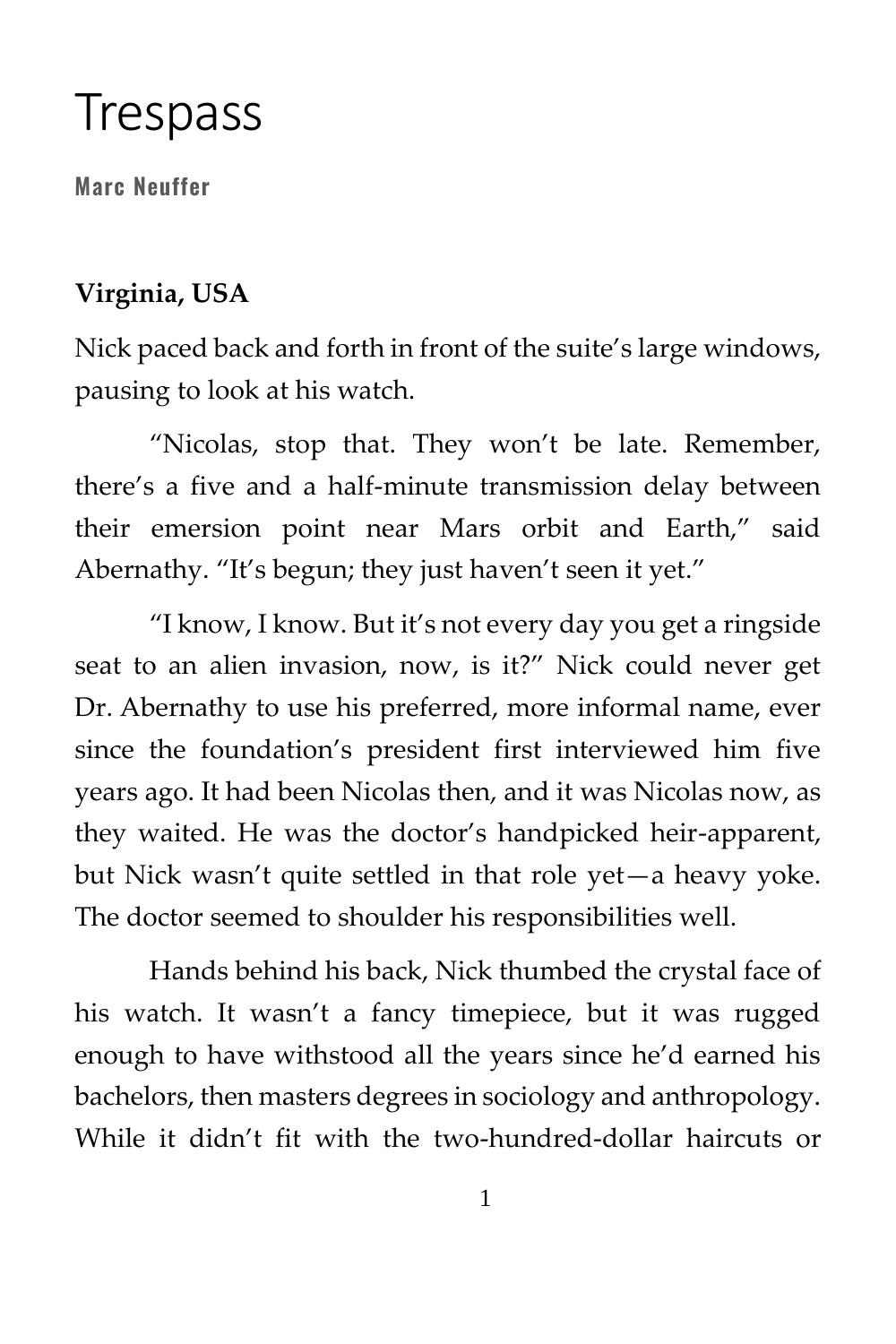three-thousand-dollar suits he was expected to wear when representing the foundation on visits inside the Beltway, it was a reminder of a less complicated time.

"Who do you think will catch the transmission first?" Dr. Abernathy asked.

Nick knew he was idling with that question. It had long ago been set up for the Lovell Radio Telescope in England to be the first. The foundation had funded a grant to a small team of astronomy doctoral candidates for this very occasion. Sometimes the right place, the right time, and the right people were not a coincidence. Neither the Lovell Telescope staff nor the students had forewarning of what would be jumping in their laps in a few minutes.

Of course, some lucky group could be the first, since the invasion communication would be broadcast on a full frequency spread—but it would be a tight focus beam. It was improbable any US-based radio telescopes would pick up anything more definitive than disjointed waves bouncing off the ionosphere.

Nick and Dr. Abernathy had played with the idea of having the small array in the foundation's Astronomy Research section in Colorado ready to receive but decided it might leave an unwelcome trail back to them. Questions, such as why they had been focusing on that point in empty space on that night, would not benefit the plan.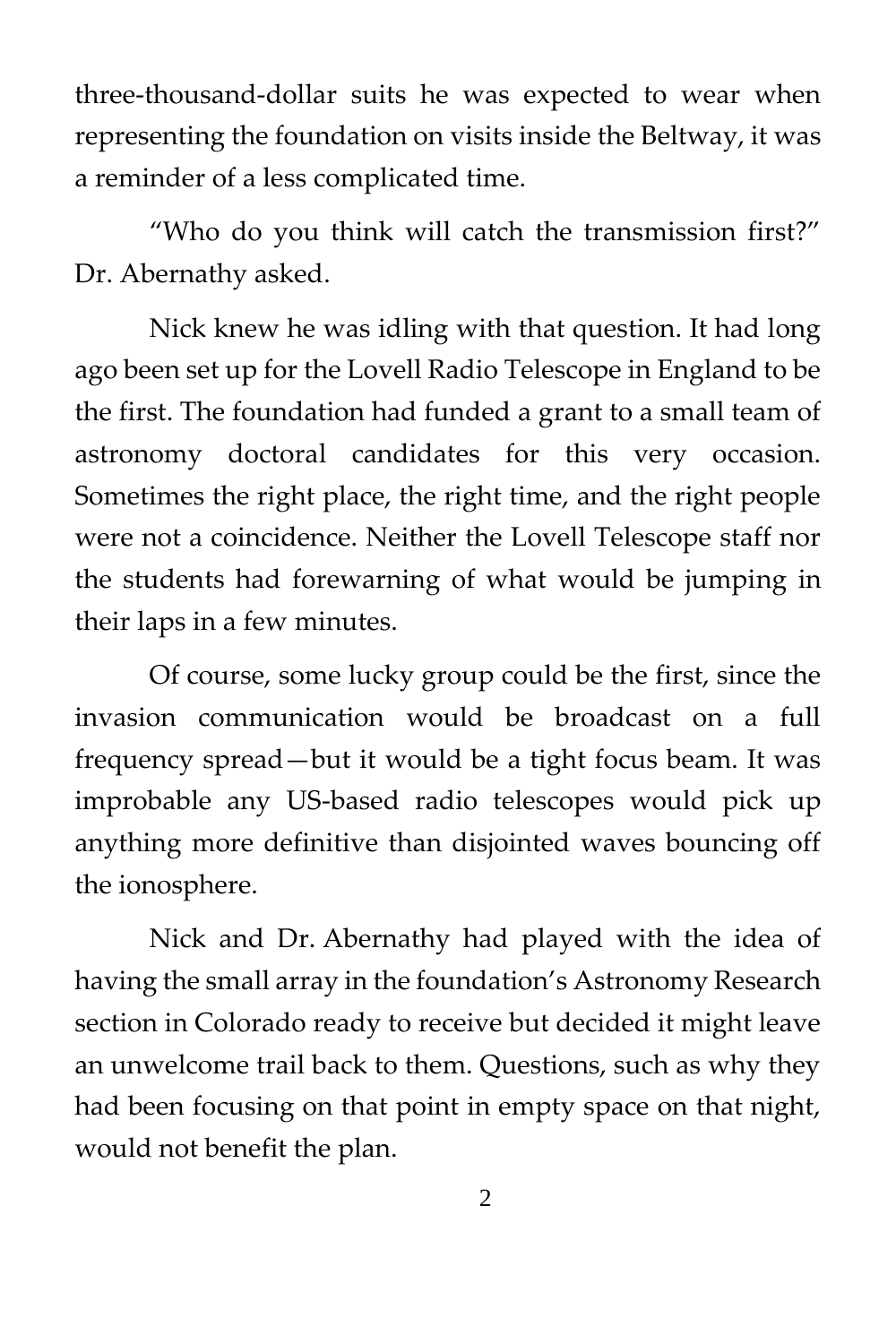As scheduled, the pair sat in the upper office of the foundation's building complex. They frequently worked until 10 p.m. on many nights, conducting final top-level reviews of grant requests. Their presence this night would not be suspicious. Dr. Abernathy chuckled to himself while he swirled the glass of soda, ice, and blended Tennessee whiskey. Both occasionally indulged, always mixing the alcohol with a larger percentage of water and ice. Neither was a regular drinker, but consumption in the halls of government and corporate power was expected during lunch and after work in social settings. Of course, no gathering of the powerful was ever strictly social.

"There it is," Nick declared in a voice flatter than he'd intended. They clinked glasses, then began monitoring the astronomy community's internet traffic, passing through electronic dead drops before arriving at the foundation's specialized servers on the top floor.

"If they find out we had anything to do this, we'll be hanged, drawn, and quartered before the sun goes down tomorrow."

"I don't think they hang people in America anymore," said Nick, "but public hanging would impress the masses. They might bring it back just for us."

The first message was a wake-up call. The second would kick off the invasion. They were the only two people on Earth who knew what to expect, who understood what was coming.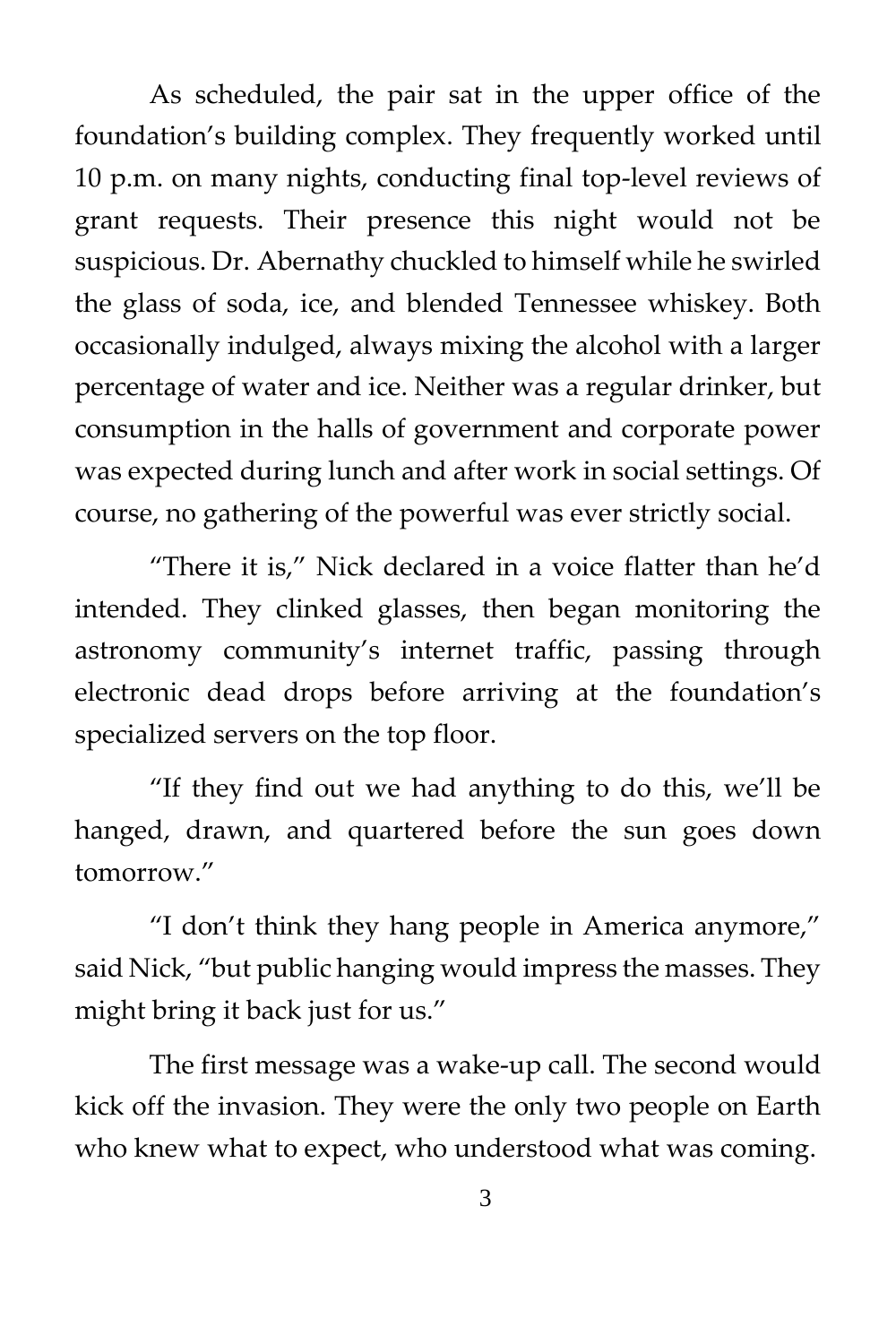#### **Jodrell Bank Observatory, England**

Night watch. Simple, boring observation of computer screens to ensure everything functioned correctly, followed by months of data analysis and countless reviews before publishing their findings. The three-student team, led by Dr. Weathers, was lounging in the observation suite of the Lovell Radio Telescope. They had to conduct their allotted three weeks' observations at night, when the dishes could be pointed in the direction of the two galaxies they were observing. One was sliding behind the other, facilitating measurement of the changes in spectral radiation caused by gravitational lensing—and perhaps giving clues to the elusive dark matter.

A loud alarm brought the three students out of their chairs as power graphs jumped on their computer screens. "Overload, overload!" shouted Greg Hanson. "Shut it down, shut it all down!" Oh, my god, he thought. It looked like they'd broken the entire monitoring system. Dr. Weathers was not going to be a happy camper.

As suddenly as the alarms had started, they were silent again. A voice shouted, "Calm down, everyone!" Reg, the staff technician, lowered his hand from the alarm cutoff switch, then strode to the master server's monitor. After a casual look, he announced, "Everything's fine. The system is still up and running normally. Nothing's broken or fried."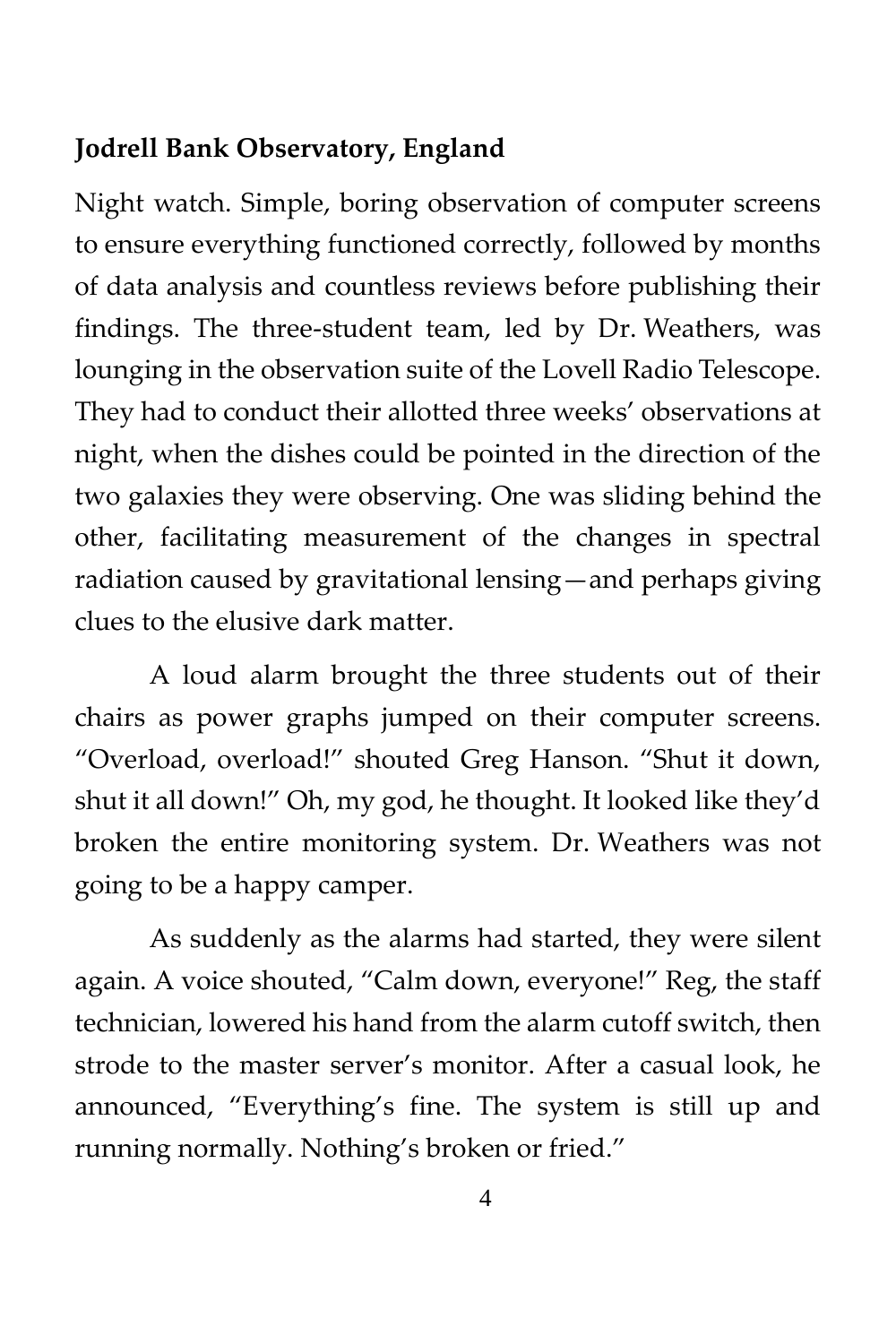"Well, then, what the hell is *that*?" Jennifer asked in a voice above her usual, quiet tone.

Reg looked at the screens, shrugging. "Obviously, it's a powerful pulse signal on multiple frequencies. But there's nothing abnormal in the ultra-high or ultra-low bands." Turning toward the students, he added, "Looks like an artificial source. From my experience, it could be an experimental ground- or air-based military broadband transmission that went wonky, or even a satellite experiencing a cascade failure."

Reg knew it wasn't. A sweeping glance at the rows of monitors gave him an ominous feeling. The screens returned to their standard background readouts within a few moments except on one frequency—that one was off the charts.

David suggested they call Dr. Weathers, ask him to come to the observatory. After a three-day student training period, supervising astronomers weren't required to be on-site with student teams during their shifts.

"Before you do," Reg interjected, "I suggest you try a little more investigation so you have something factual to report."

"Okay," Greg said, "let's do a full diagnostic sweep first." The others agreed. It wouldn't look good for them to say they didn't understand what had happened . . . and was still happening. After fifteen minutes, all check programs returned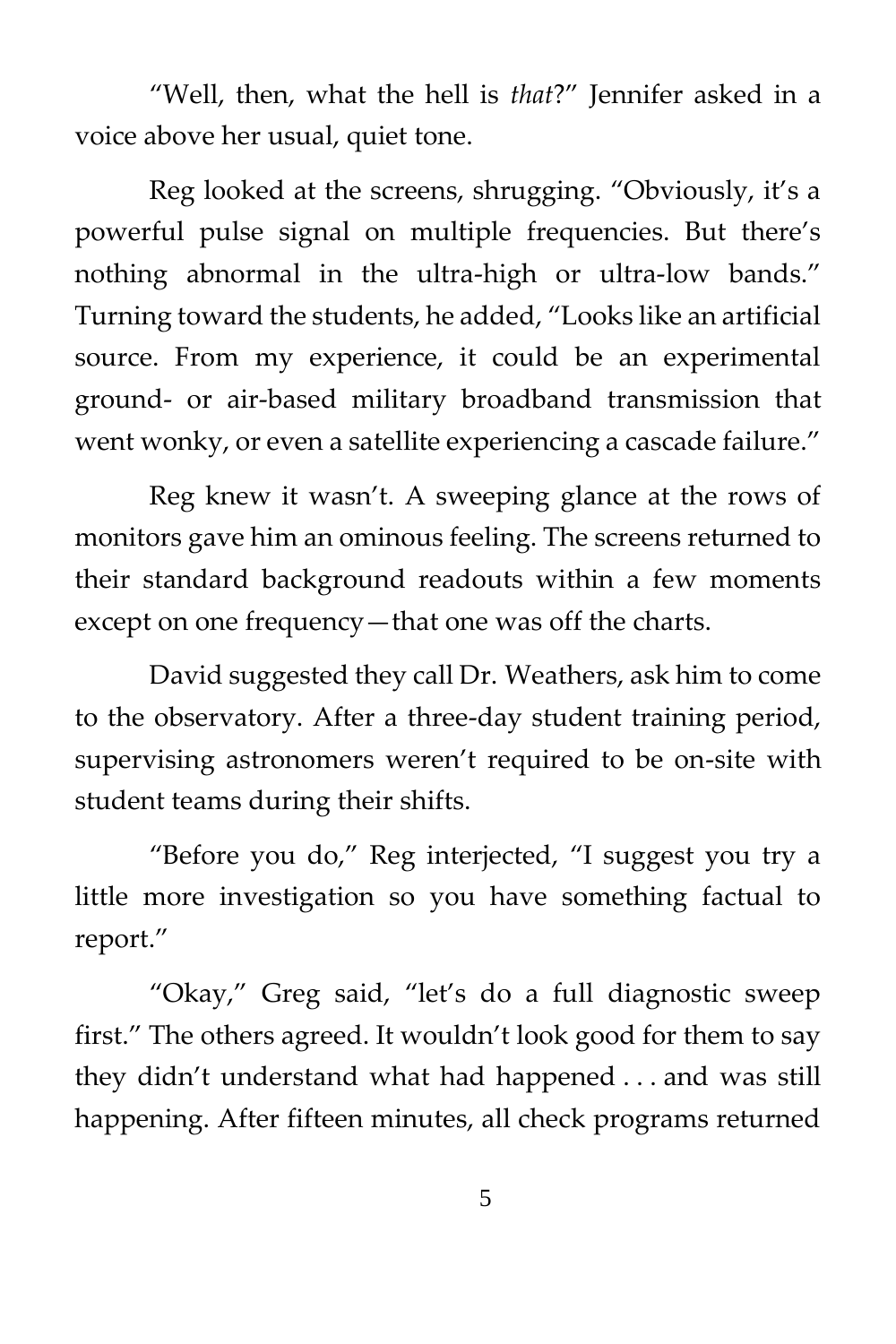null function reports. The recording processes hadn't glitched either.

"It all looks good," Dave said. "What now?" While considered brilliant, he wasn't a problem solver unless math was involved.

Jennifer jumped in. "Let's refocus the array to find its location." Greg and Reg moved to the control console. Jennifer worked on the frequency monitor, which showed pulses and spikes as she attempted to modulate the signal into something more reasonable for analysis.

"Holy crap!" Greg exclaimed. "It's 56.3278 million kilometers from Earth, very close to the orbit of Mars."

"It can't be," Dave said. "Mars is almost on the other side of the sun from us, and that's a lot further than fifty-six million clicks . . . Wait . . . Oh, Mars *orbit*. Well, then it can't be any of the Mars orbiters."

Jennifer turned away from the frequency analysis console, stating flatly, "It's not any known natural signal. It's non-repeating, in the 150 gigahertz range, but there is an underlying oscillating carrier sine wave at 10 gigahertz. I almost missed it. The amplitude is small but constant. I think we have enough to call Dr. Weathers."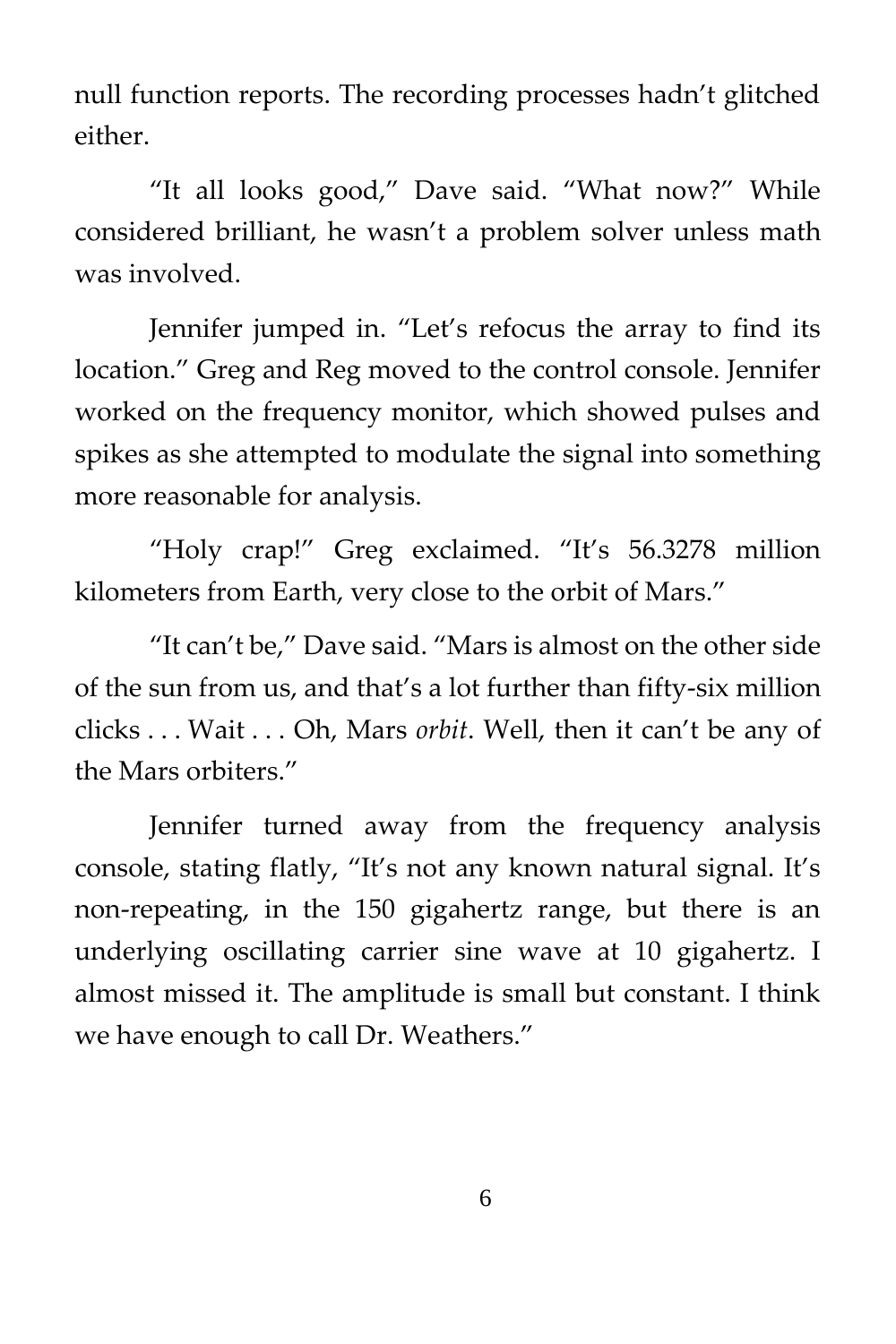#### **Arecibo Observatory, Puerto Rico**

Cathy was up late, enjoying the cooling night air as she sat on the porch of her assigned bungalow overlooking the sleeping town. It was always an enjoyable break in her schedule to come down here twice a year as the National Science Foundation representative to NAIC, the governing body for the 305-meter radio telescope.

Scheduled to fly back to Alexandria, Virginia, she intended to make this trip as much of a vacation as possible for the next three days. Her cell phone broke the calm, dancing across the small table next to her. Cathy glanced at the time: 12:42 a.m. The caller ID showed it was from the NAIC Center just up the slope.

"Dr. Simmons, I think you need to come up here as soon as possible."

"Is there something wrong, Tom?" Cathy wondered why he was acting so formal. They'd known each other on and off for years, frequently crossing professional paths.

She heard his prolonged breath intake. "Everything's okay here. In fact, all systems are running at optimum. It's just that . . . It's just that—How can I say this? There's a radio anomaly from Mars orbit, and it's not from any satellites. Other stations have confirmed receipt of the transmission. We're linking everyone in. The signal's origin is over fifty million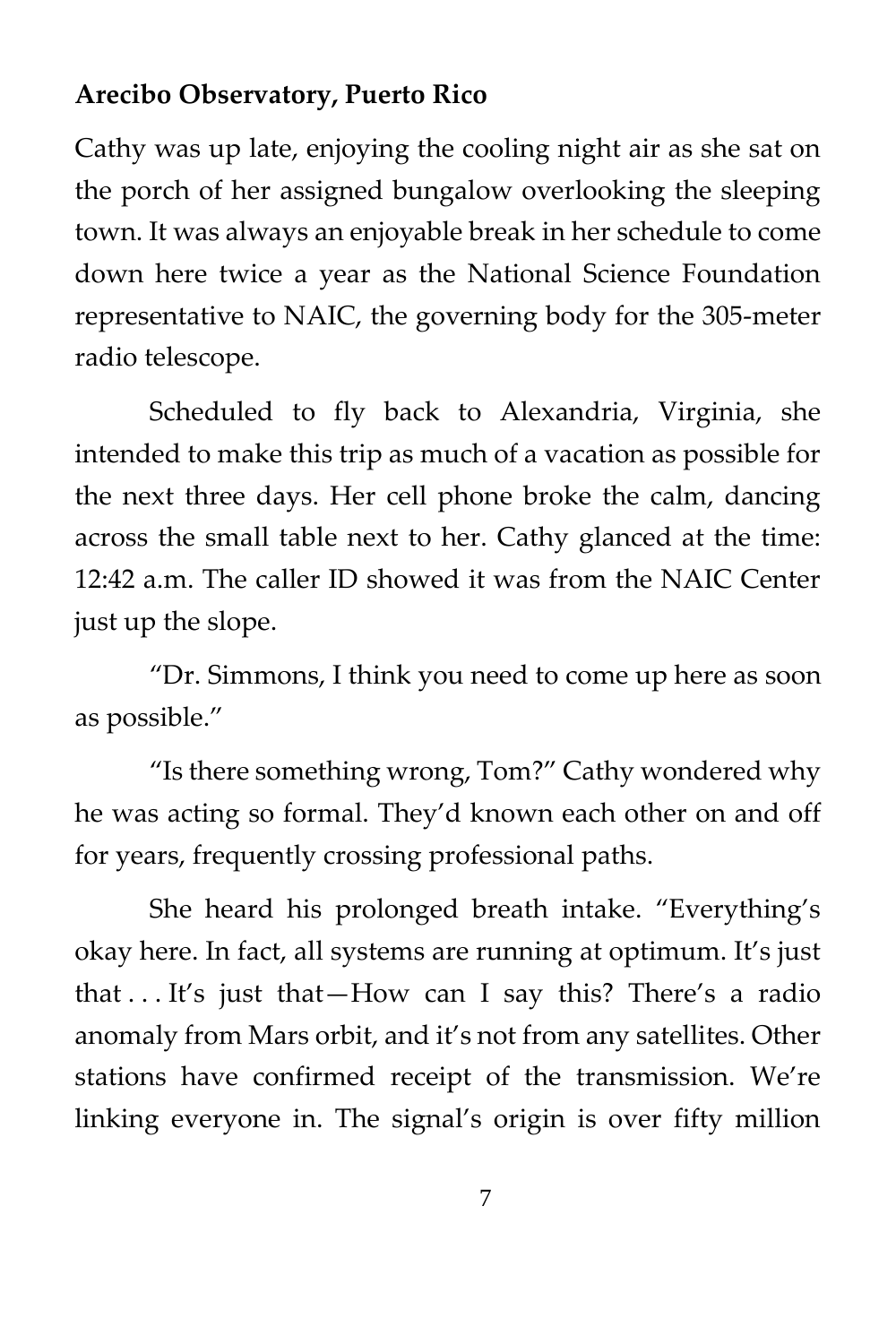kilometers from Earth. NASA will be maneuvering Hubble and Kepler to get a visual."

"I'm on my way." Pocketing her phone, she murmured, "This might be an extended stay."

## **Goddard Space Flight Center, Greenbelt, Maryland**

"Do we have an image yet?" Blake asked for the tenth time. As the night operations manager, he'd been fielding calls from the top dogs at NASA and military general officers. The list on the yellow legal pad in front of him was growing longer. Apparently, *the* call had gone viral. He imagined the Beltway traffic as politicians, staff, and brass scrambled to get in place to be seen as in control of this. He shook his head. There would be no getting ahead of this, not for a while. His assistant rushed in, waving papers.

"We've got pictures!"

"Finally. Lock it all down. Nothing goes out without my written permission. Hell, no comments of any kind by anybody. Lock down the facility. All communications go through ops. Take names and requests but nothing outgoing. Now!"

Blake examined the photos. A highly reflective golden sphere and a single paragraph stating the apparent diameter, distance, and optical properties. An attachment had other data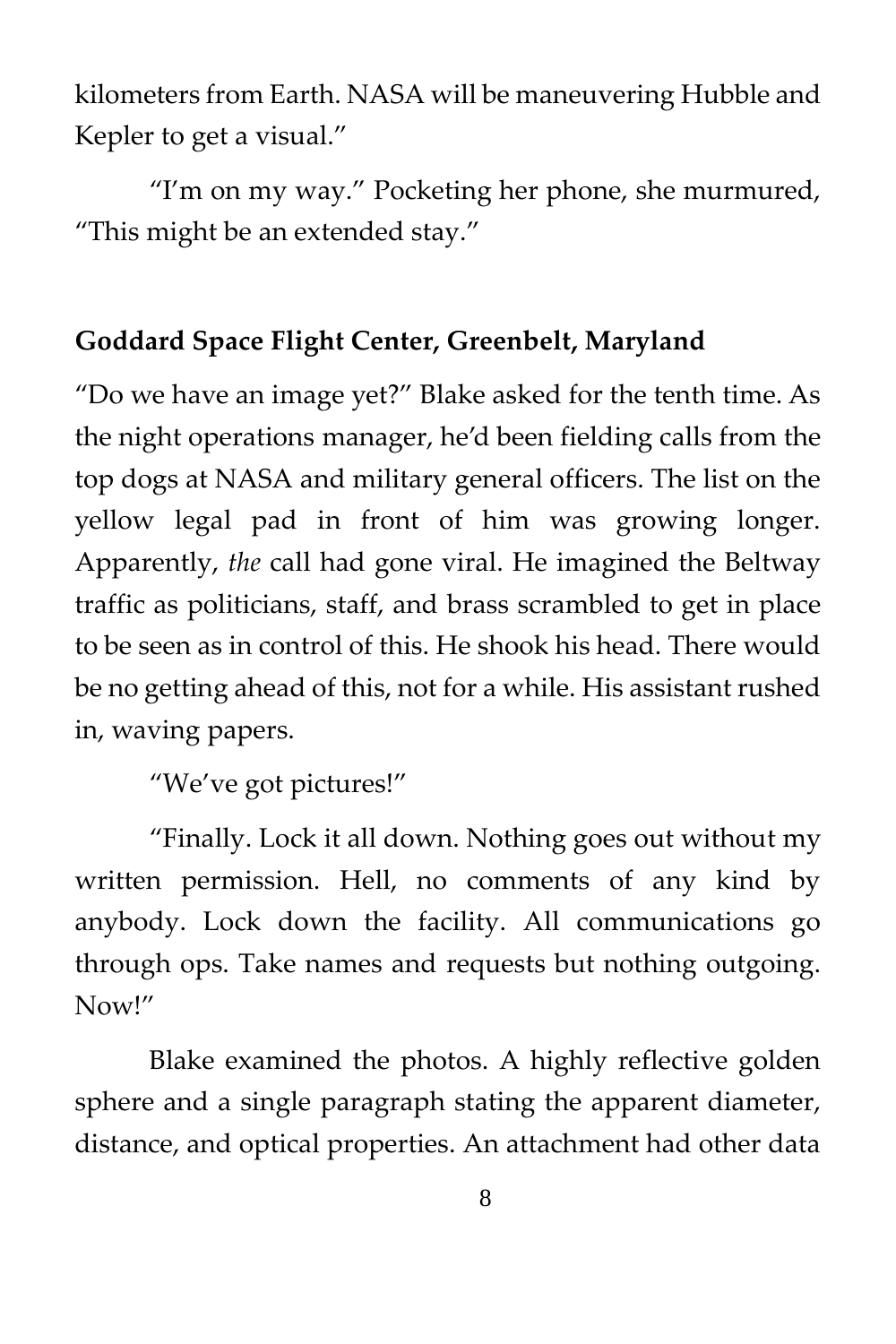such as albedo, infrared, ultraviolet, gamma, and microwave information. Fanning through the documents, he was startled when his cell phone rang: the director of NASA.

"Blake here, sir."

The director didn't miss a beat. "Do you have the images, Blake?"

"Yes, sir, ready to send."

"Great. Video conference in five minutes. By the way, the president and joint chiefs will be on this one." Blake paused a moment, then keyed his intercom. "Alan, set up for video conference in Room 203. Double-check the lines are secure."

## **White House Situation Room**

The president steepled his hands, digesting the material summarized by the on-duty watch team. Glancing around the room, he acknowledged the vice president, national security adviser, secretary of defense, and national science adviser, along with a small need-to-know staff.

"Any photos or signal intelligence yet?" he asked.

The national security adviser glanced up from his secure landline conversation.

"Photos and data coming in now. Telemetry is still being scrubbed to see if there is anything intelligible."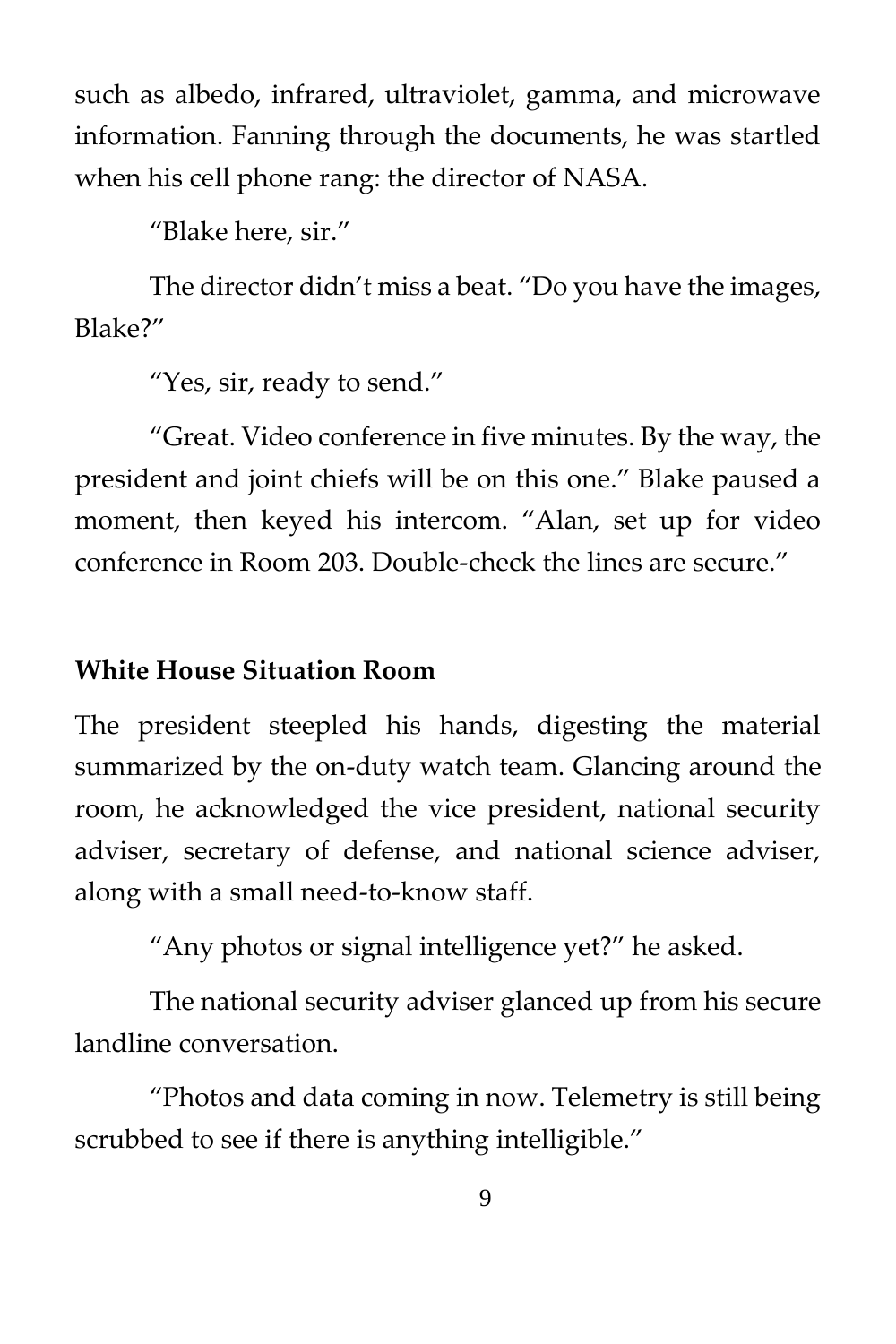"Two minutes to video conference," a watch team officer called out. "Joint chiefs are at the Pentagon except for General Chambers. He's visiting Cheyenne Mountain and will vidcom from there, Mr. President."

"Good. Tell him to stay put. We may need him there a while longer."

President James Fuller wasn't sure how he wanted to feel about this, though he didn't let it show. He was well into the first year of his second term. The economy was trending up but not overheated; foreign relations were on the upswing with all allies and a few bigger competitors. Unrest and partisan bickering were dying down as it became widely accepted that social media was half sensationalized journalism and half entertainment, not to be taken seriously. Even the major news media had calmed down once they realized their viewers wanted more facts and fewer talking heads or politicians who never answered the harder, direct questions.

Viewership was up for those outlets that gave full-fact stories and labeled opinions as such. President Fuller had once joked about putting a warning label on every website and social media snippet, like those found on packs of cigarettes. Yesterday, it seemed he would be able to coast through the next three years, implementing most of his American Agenda and World Cooperation programs before he left office. The vice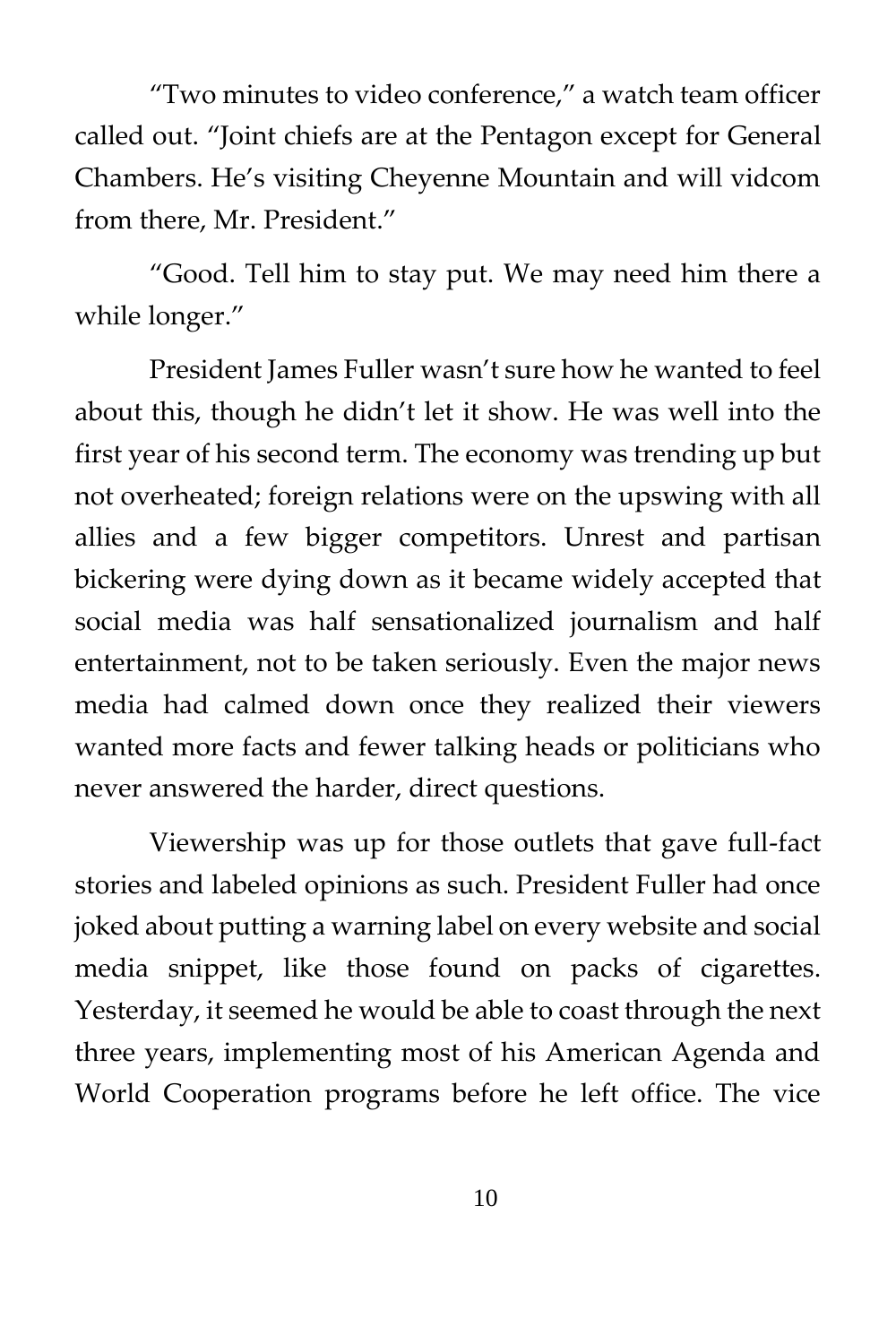president would most likely be his replacement. Now, everything could quickly slide into an unfathomable abyss.

Fuller scanned the room.

"Ladies and gentlemen, before we start the conference brief, I want to enact the Continuity of Government protocols immediately after we close here. Get the ball rolling on that now." He watched as an aide left at a trot. "And let's ensure we have a full briefing for the key congressional players and cabinet members ready for distribution within thirty minutes. Don't hold anything back from them. Remind them *all* this has a top classification." A ten-second countdown started. At zero, the president looked at the camera.

"Okay, folks, let's roll up our sleeves and get going on this. For those of you doing the briefings, keep it short. File written reports ASAP. We need to be done with this in an hour so I can brief the American public. As you know, some of this has already leaked out. Keep your comments to facts and actionable items. Don't go deep into the weeds on scientific data or broad-brush speculation." He looked down at his folder. "First, the NASA folks. Director Whitmore, what do you have?"

Director Whitmore took a moment to regain his composure. He'd thought the military would be asked to lead off.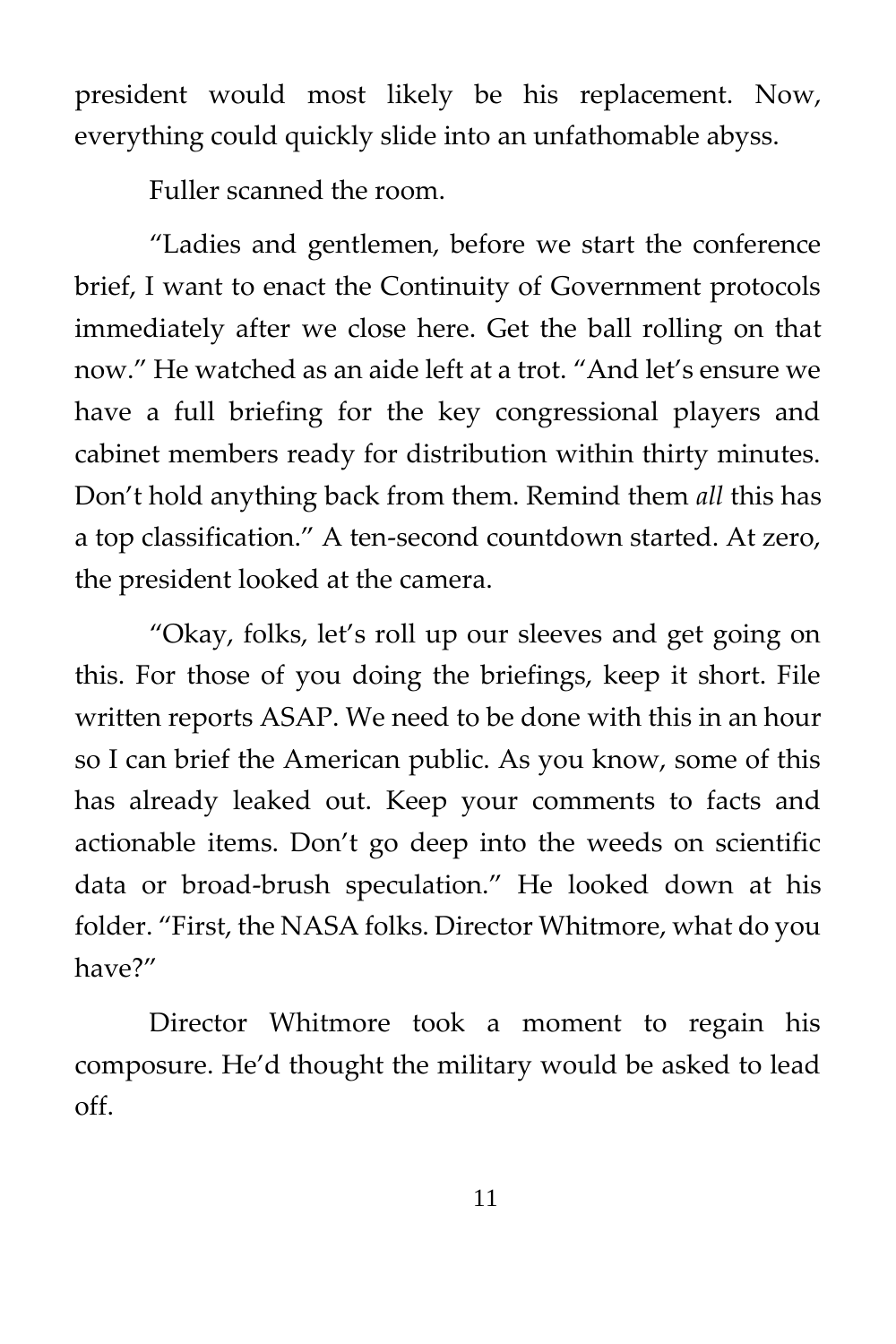"Yes, sir, Mr. President. Dr. Blake Thompson has the lead on this. The photos should be available to all of you now." He gestured off-camera to a split screen showing his staff room and a photo of the orb. Whitmore waved his hand in Blake's direction. The president made a mental note to replace Whitmore.

"Thank you, Director." Blake started in. "The object is in a solar orbit approximately the same as Mars. However, it's pacing Earth, which means its velocity is faster than an object at that distance would be traveling if it were in a true orbit. It's 99.99 percent reflective in all measurable wavelengths. If it is a sphere, and it appears to be, it's about twenty-five kilometers in diameter. There are no observable protrusions or divots, or any other structures or markings we can determine. It appears to be completely and perfectly smooth. The structure emits high-energy radio waves at precisely 150 gigahertz with a lower energy static signal at 10 gigahertz."

Blake tapped his data pad, bringing up graphs to the shared screens. "These are consistent within the frequency bands we use for controlling and communicating with space hardware. We're working with several centers to record and analyze the signals. The transmissions are rapid, random, and very chaotic, without repetition. Since it's not in a true orbit, we can't determine the mass of the object. There's no visual or radiation evidence of propulsion."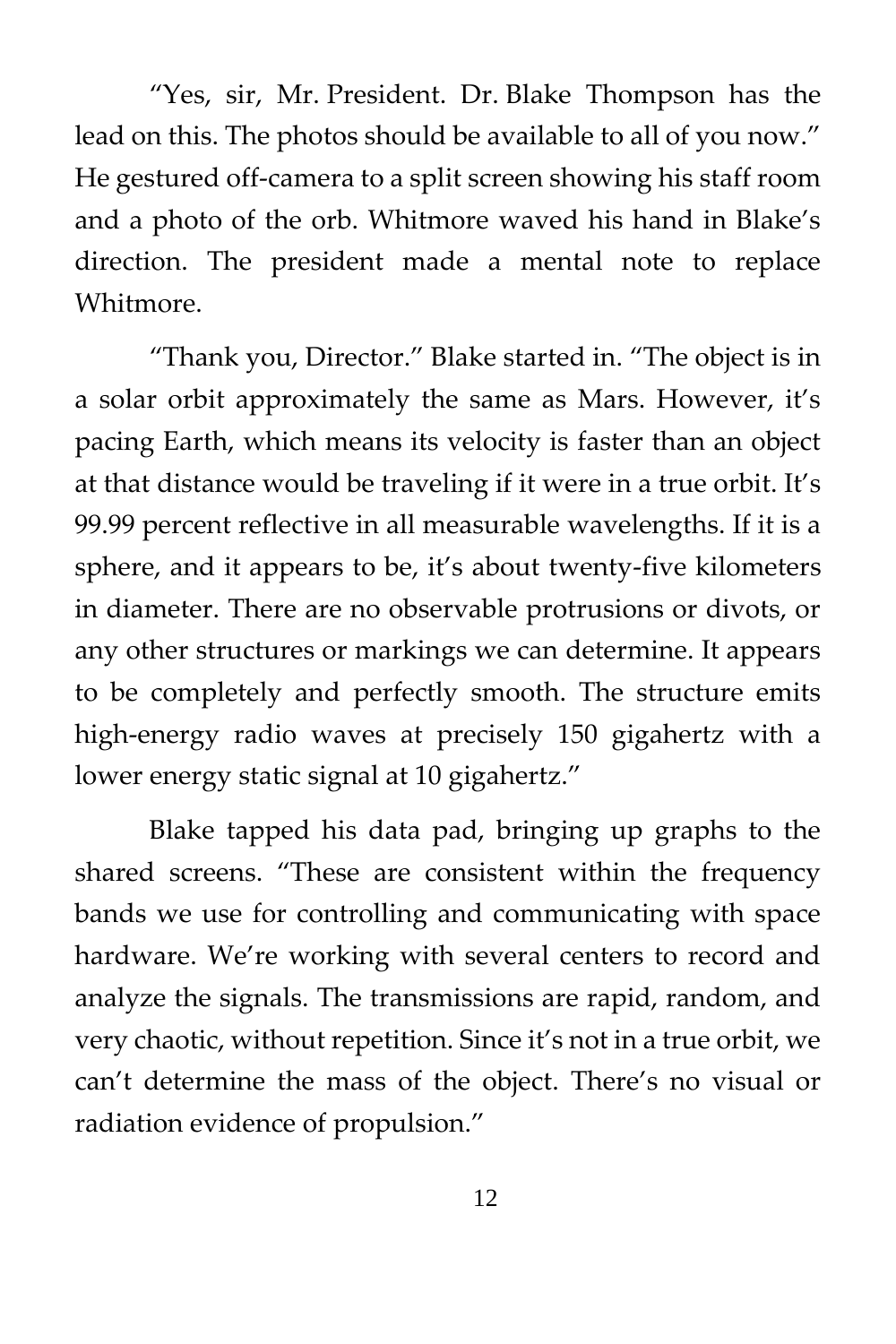"Why is that important?" the president asked.

"There must be some energy expenditure to allow it to maintain its curved non-orbital path in a gravity field. That's all we have now, along with the initial short-term multispectral emissions recorded at Jodrell Banks in England. Those are undergoing analysis."

"Is there any interference with satellites or ground communications?" General Chambers asked.

"No, sir. It's transmitting both signals on a gap frequency that space agencies keep clear. Those are discrete gaps we maintain to prevent signal overlaps. Most transmitters compensate with minor frequency shifts when necessary to prevent communication degradation from solar flares or other cosmic sources. And as a side note, all space stations are well shielded, so this won't be a problem for them."

"Thank you, Dr. Thompson. Secretary of Defense, you're up."

General Connor stood. "Mr. President, the joint chiefs and I have nothing to add to the details provided by NASA. I recommend establishing a continuous communication link with all major powers and jointly going to DEFCON 4 on signals and hardening, and DEFCON 3 on readiness." He signaled his aide to activate the Defense Department screen. "We're drafting recommendations for the realignment of some of our force assets. We'd like permission to engage in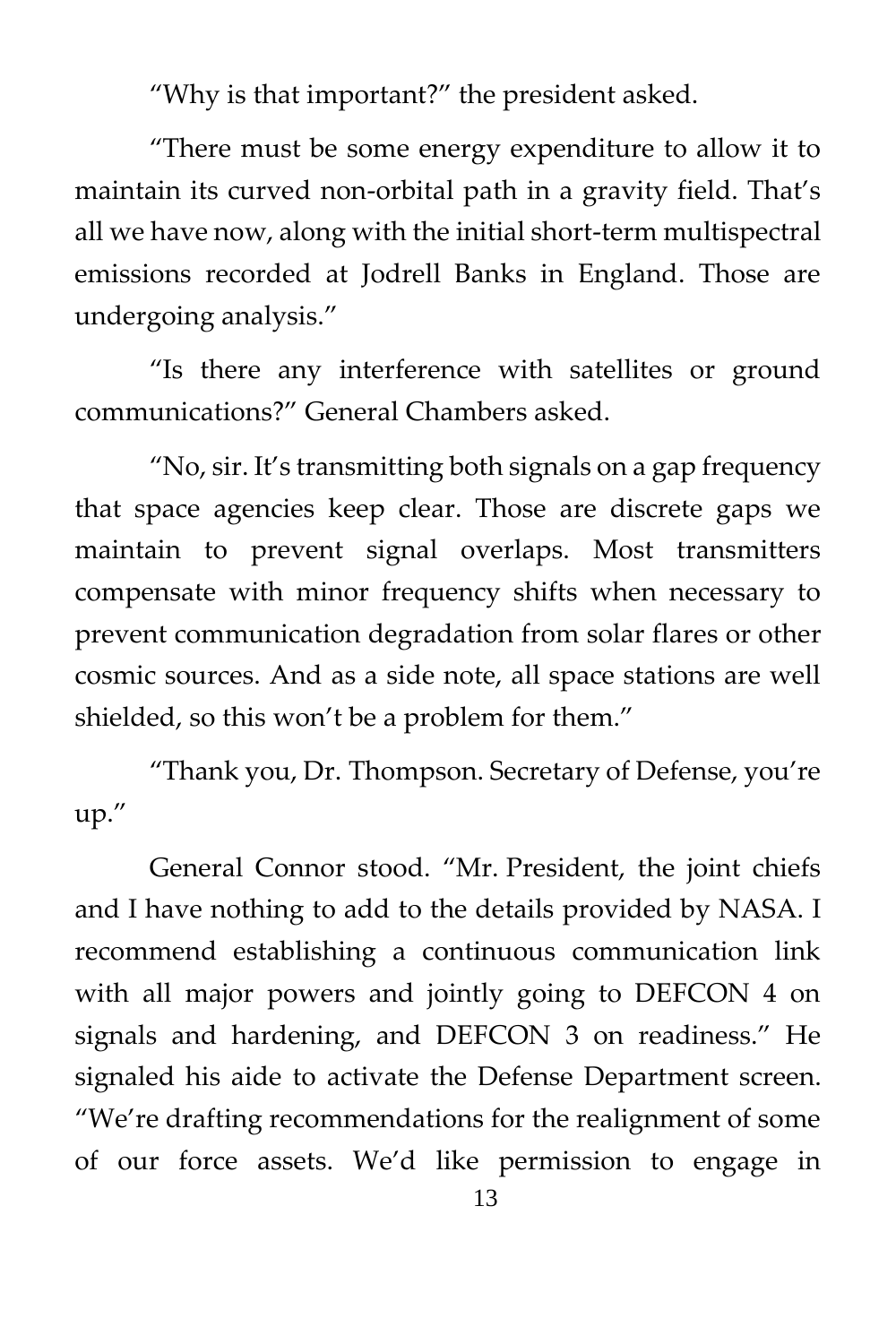discussions with other nations' military leaders on a peer-topeer basis to prevent any unfortunate incidents." The general read a note handed over his shoulder. "We see two immediate concerns: protecting infrastructure and preventing wholesale panic, which would hamper future operations."

The president arched an eyebrow. "Are you suggesting martial law, General?"

"No, sir. Not at this time, sir."

"Fine. Get Homeland Security on those issues. You have a go on DEFCON and information coordination with other nations' military general staff. Science, you're next."

"Mr. President, it appears we have a first contact event." Dr. Hennesy paused to let that sink in. "This object is not something put up by any nation on Earth. Its construction, composition, and maneuvering abilities are beyond anything we could deploy, even if we had all the money we wanted. The fact that it's transmitting in the clear on our gap frequencies tells me they have a lot of data on us, while we know next to nothing about them." He tapped a binder. "There is a protocol, but it's outdated. Last revision was in 1983. Absent a major military attack. I suggest we gather a small focus group to develop guidance, options, and recommendations. I have some ideas, but I would like to bring in some NGOs to help keep an even strain on the effort. A think tank, if you will, that won't be strangled or hampered by bureaucracy and compartmentalized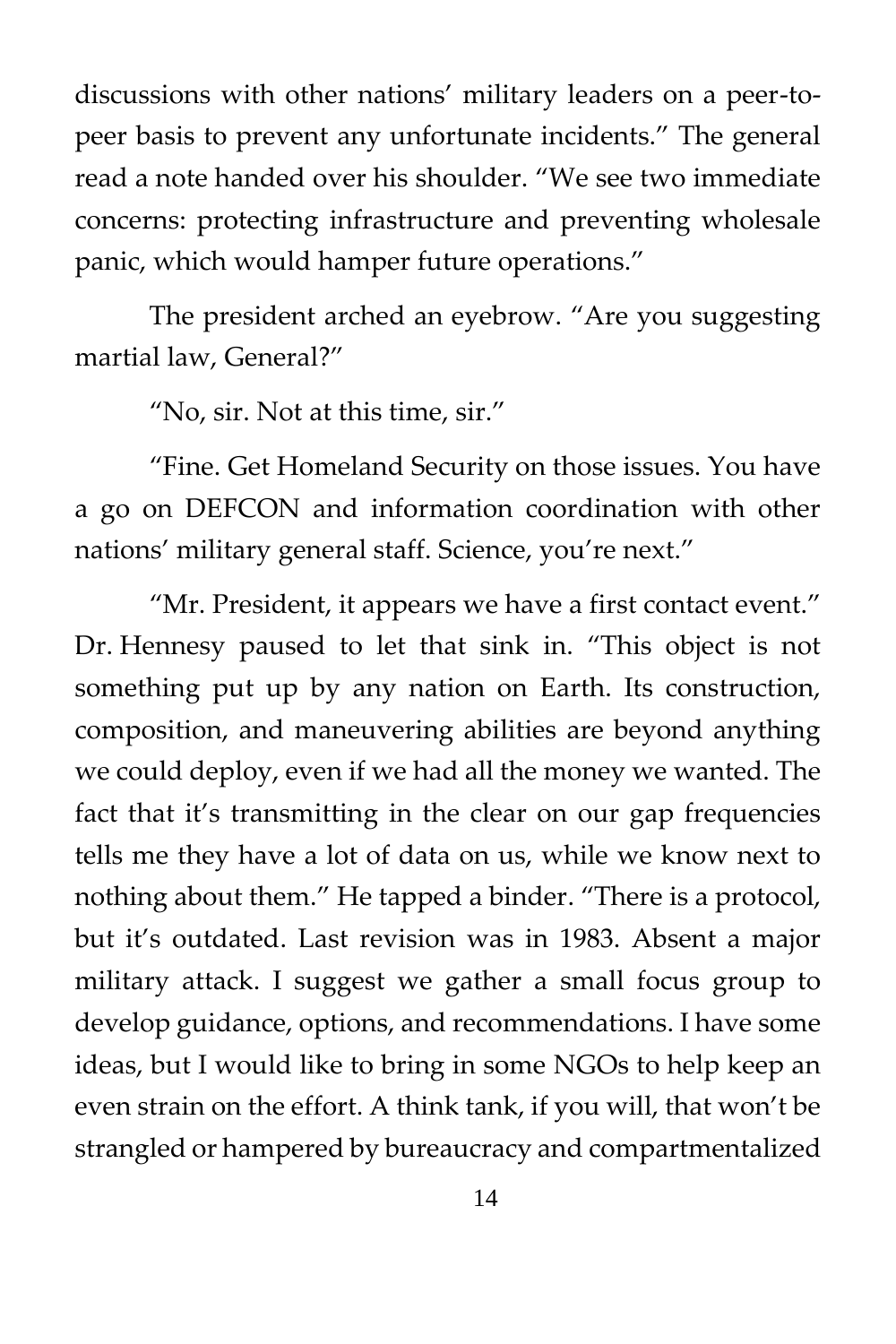thinking. Sir, the best minds for this are not in the government. This is a big bag of we don't know what we don't know."

"Thanks for the straight shot, Arnie. You have my go on that. Does anyone else have new data or actionable information? No? I'm making Vice President Scalon the point man for all civilian efforts." He glanced around the room for comments. "Okay, we are adjourned."

The president signaled his VP and national security adviser to stay seated. They leaned in as other staff moved out. "You two come upstairs with me. I don't like to drink alone. Help me flesh out the standard my-fellow-Americans speech."

#### **Foundation HQ, Virginia**

"Well, the last fifteen years of preparation have paid off, for the most part," said Dr. Abernathy. "Can you imagine what would happen if we hadn't laid the groundwork for this?" It was more of a statement than a real question.

Nick replied, "After the first two days, things went a lot smoother than I'd hoped. Having the right people in place doing the right things moved events along quite nicely."

Neither man addressed some of the less-thangentlemanly actions they'd prepared, staged, and were ready to do to keep a lid on radicals and opportunists. Luckily,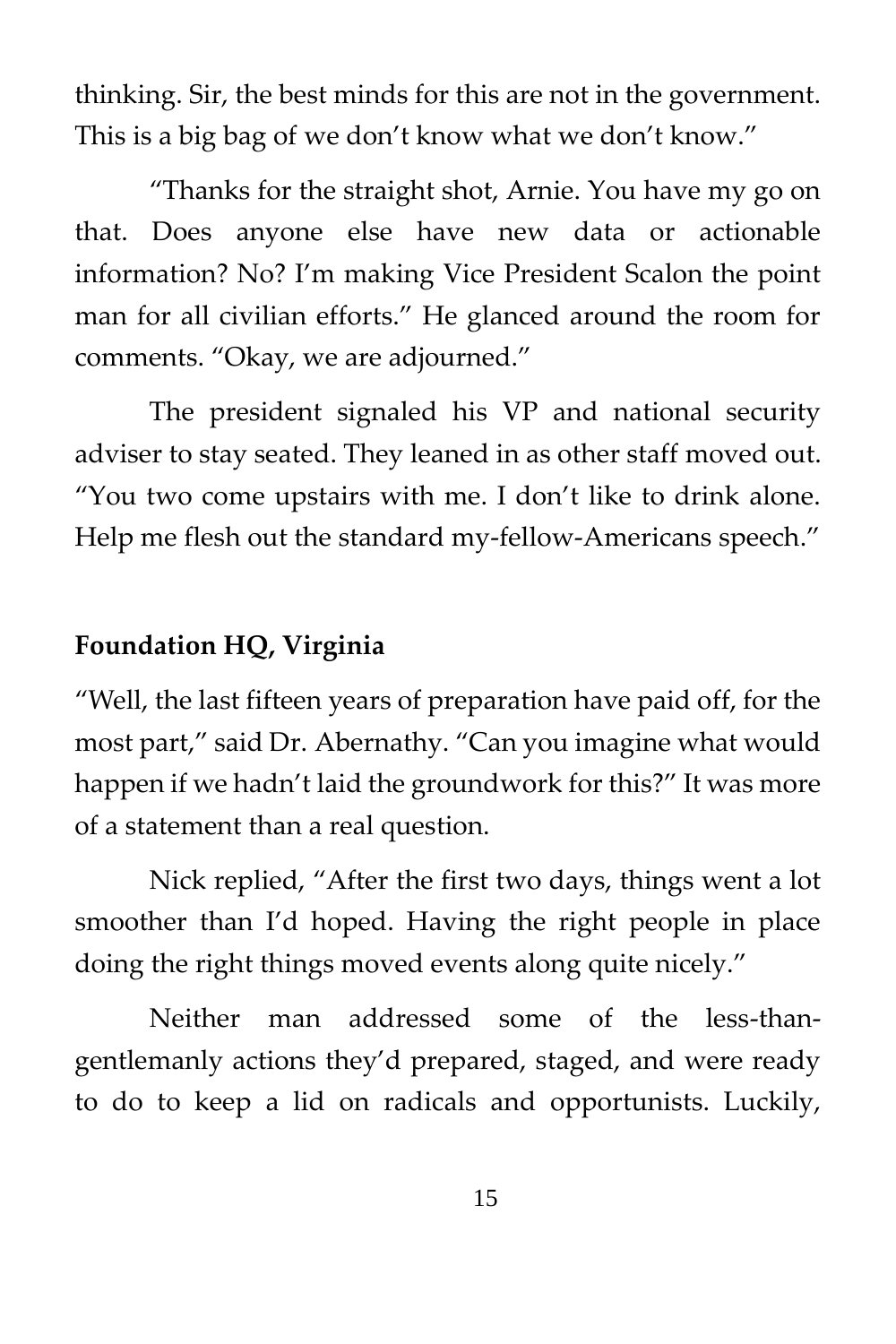there'd been no need for a full-throttle thrust to marginalize or sideline many of them.

"I'm somewhat surprised most of the militant religious factions were restrained in their theological saber-rattling by their more pragmatic brothers," mused Dr. Abernathy. "Money well spent." He looked up at the ceiling. "I think we're ready for phase two."

Nick raised a finger in the air. "Here's to us not going down in history."

#### **Cheyenne Mountain**

"Get SecDef and the president on the horn," General Chambers ordered as he glanced at the ten-foot-tall main situation board above the operation theater.

"SecDef online, sir. Holding for the president."

"Very good," Chambers responded. "Record all this for the joint chiefs." He'd been buried inside the mountain for two weeks and was ready to see some sunshine.

A colonel pointed at him, and he began. "Mr. President, Mr. Secretary, there's been a status change. One minute ago, the random transmission changed to an orderly signal, which appears like the handshake protocols used between networked computers. We are now receiving a multifrequency broadcast in every national language I can think of. It's all plain text. Yes,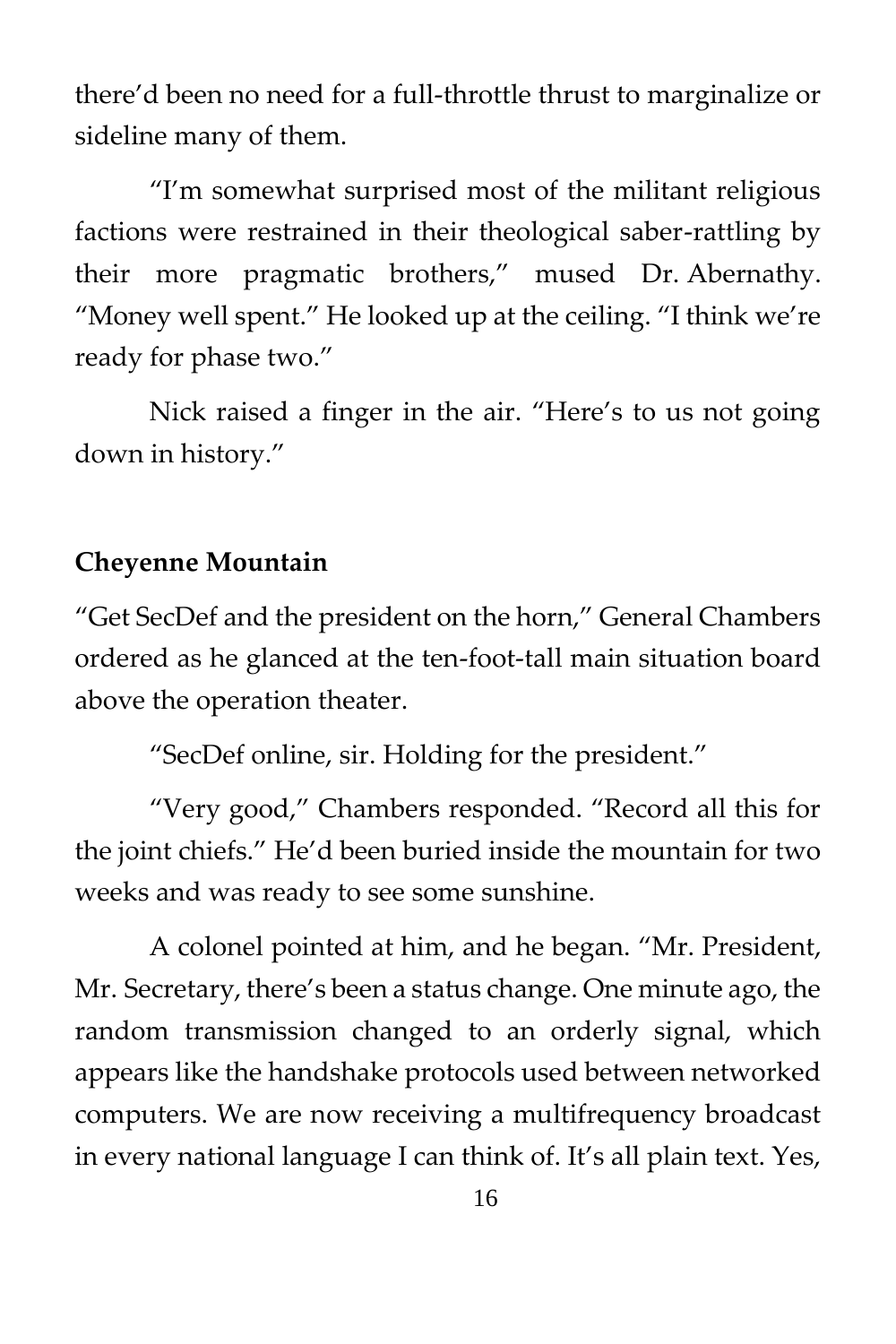sir, the text is repeated over and over. It says, *We will speak to all major world political leaders in sixty minutes, at 2 p.m. GMT.* Yes, sir, that's all. It just keeps repeating."

#### **White House Situation Room**

All eyes were on the countdown clock. The watch team staff stood by to link in any radio frequencies that might be needed. As the clock approached zero, a secure landline on the center desk buzzed quietly. "Someone answer that," the vice president said flatly.

The secretary of defense picked up the handset, ready to rip off the head of whoever was on the other end. He listened for five seconds before turning to the president. "It's them, sir."

"Them? Oh! Put it on speaker." He took a long breath, and then calmly said, "This is the president of the United States. Who am I speaking with?"

"Good morning, Mr. President. You are communicating with Coordinator 317. We will be leaving your system shortly, having objectives to meet elsewhere. Our return will be in 197 lunar cycles to discuss terms of surrender. This message is being communicated to all Earth's national leaders. But, as an aside, we are quite taken by your nation's Marshall Plan for assisting allies and enemies alike after the last major war on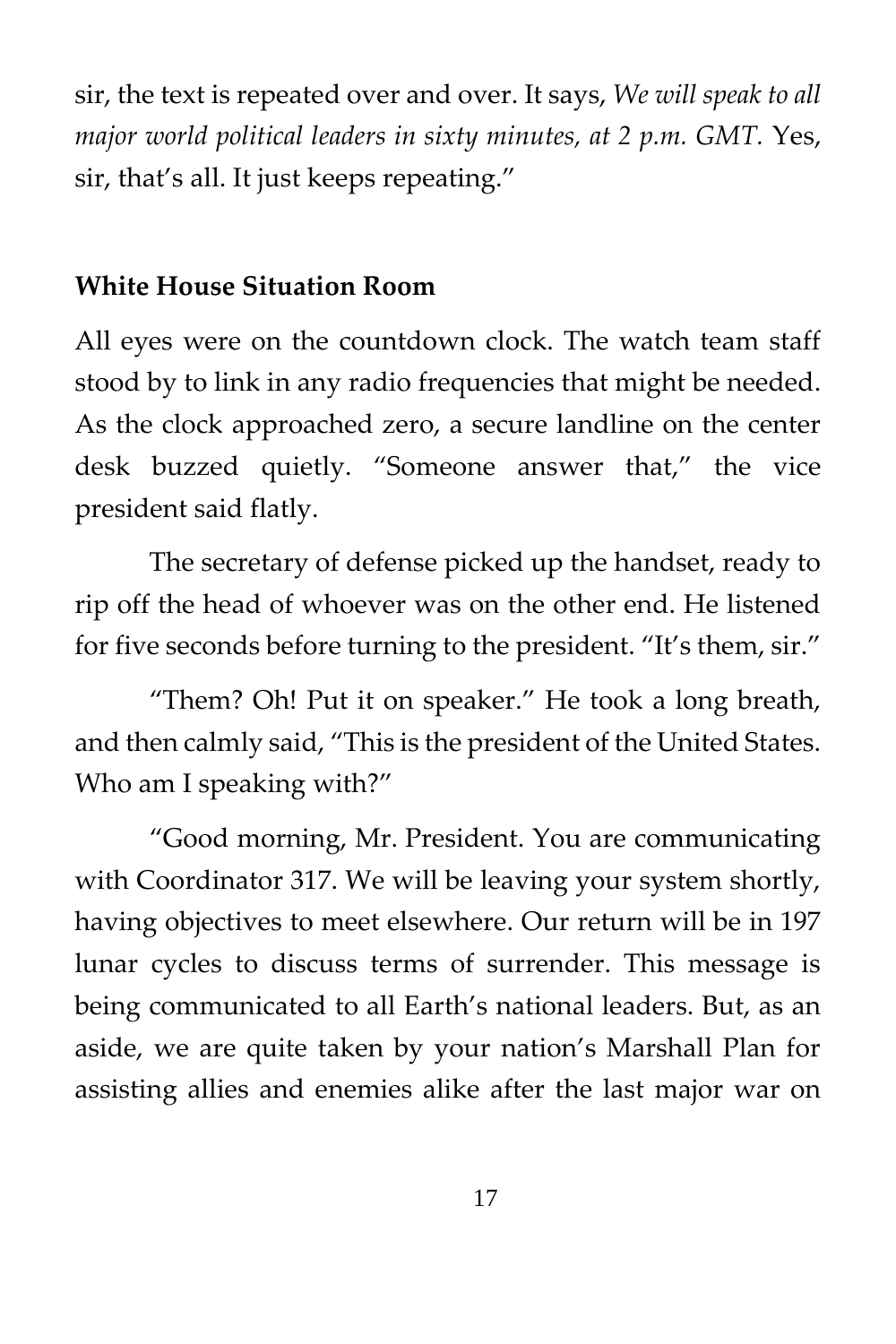your planet. It was an excellent move. Yours is a fascinating history. Goodbye, until we return."

No one stirred until the president spoke. "Well, that was abrupt, concise, and right to the point. No ambiguity there. Anyone have a calculator?"

"One hundred and ninety-seven months—a smidgen over fifteen years," a voice from the back stated quietly.

The defense secretary commented, "Sir, there was no light-speed delay in their conversation with you."

An aide slid up his hand. "Sir, we have SigInt from NSA that the audio we heard was a blend of three different national newscasters' voices. No breath noises or pauses. No background noises. Probably computer-generated."

The president was tempted to add that he'd always suspected the press were aliens, but he kept himself in check. Everyone in the room seemed to be waiting for the next shoe to drop, and it did.

"Sir, they appear to be gone. Blinked out. No trail of any kind," the defense secretary announced, still holding the phone connected to Cheyenne Mountain.

"So, who else did they speak to?" asked the president.

The SigInt watch team officer spoke up. "In a nutshell, sir, everybody. Our first look shows every European country and Turkey, India, Pakistan, Russia, China, Canada. Mexico,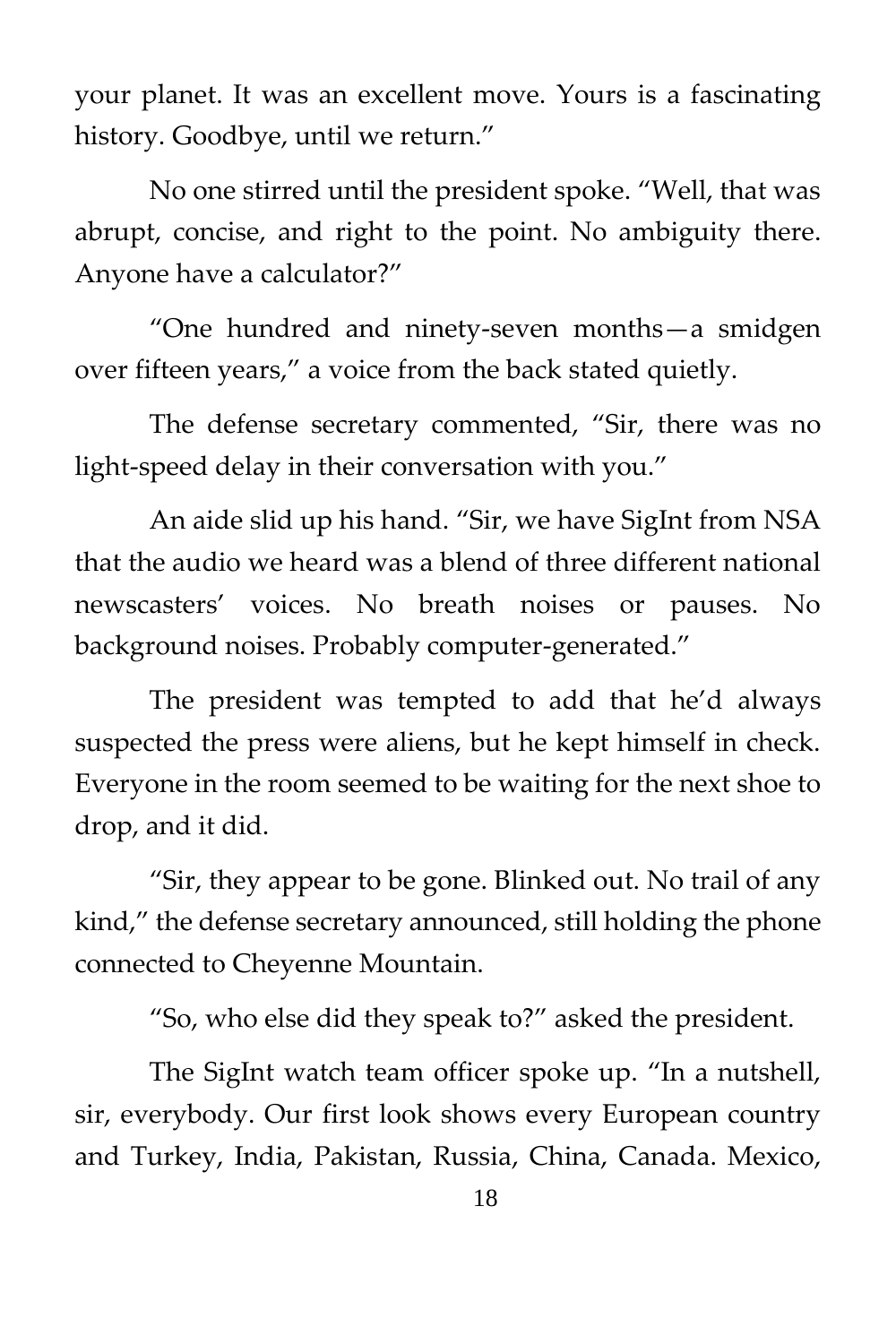Brazil, Cuba, and most of the South American countries. Israel, Egypt, the Saudis, Iran, Iraq, Jordan, Syria." He looked at the printout and continued, "Almost everybody. The message was the same for everyone except the last part about the Marshall Plan. That was only for us."

Chief of Staff Rayburn muttered, "Looks like we need some long-range planning."

#### **Preparations—Year One**

It took six months, but once Russia, the US, and China issued a detailed joint declaration, the rest of the world got on board. There had been some forced removal of a few petty dictators by their populations. Surprisingly, almost everyone accepted there was no time to argue about whose end of the boat was leaking.

Contingency plans and strategies emerged to cover the full spectrum from capitulation to total resistance. Technological advancement seemed to be spring-loaded to make long strides in the coming years. Arrangements for population dispersal and long-term shelter construction were ready to be implemented. Worldwide, all significant military forces were cooperating and undergoing inter-service and international coordination exercises. Nations with starving populations were moving out of that shadow. It was well known the world produced an abundance of food.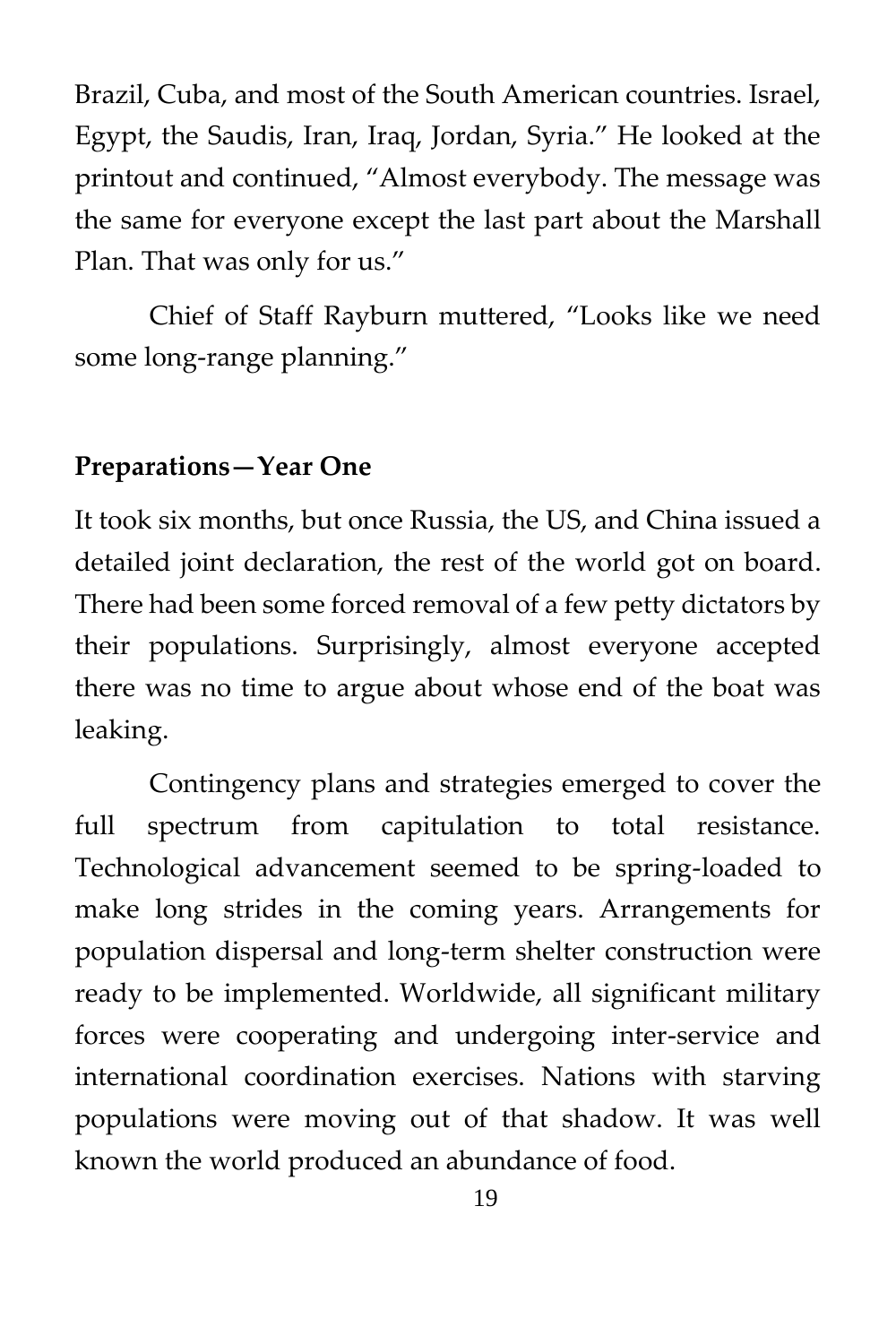However, brushfire wars and corrupt government leaders threw up distribution hurdles. Logistic experts from Amazon, FedEx, and UPS created a consolidated up-to-theminute worldwide tracking and shipping system. These improvements in efficiency and reduction of duplicate efforts saved billions of dollars and hundreds of thousands of lives. Nobody was hungry anymore. Everyone on the planet had a stake and a job in this gargantuan effort.

The foundation was represented by its grantees in every top-level planning and analysis cabal. Over the years, they'd earned a top ranking internationally, in almost every area of expertise, through research support, think tanks, policy and analysis structures, and technology. Unknown to everyone, this had been in preparation to ensure they were positioned to steer governments' responses and social vectors.

For the last ten years, the foundation's technical section had triggered numerous advances in computer sciences, security, and aerospace through backdoor channels into corporations and governments, using gentle nudges, questions, and the blatant injection of data into computer files. Having an advanced alien AI at their disposal made that a simple task. There was not a computer network or communication system they couldn't read and manipulate.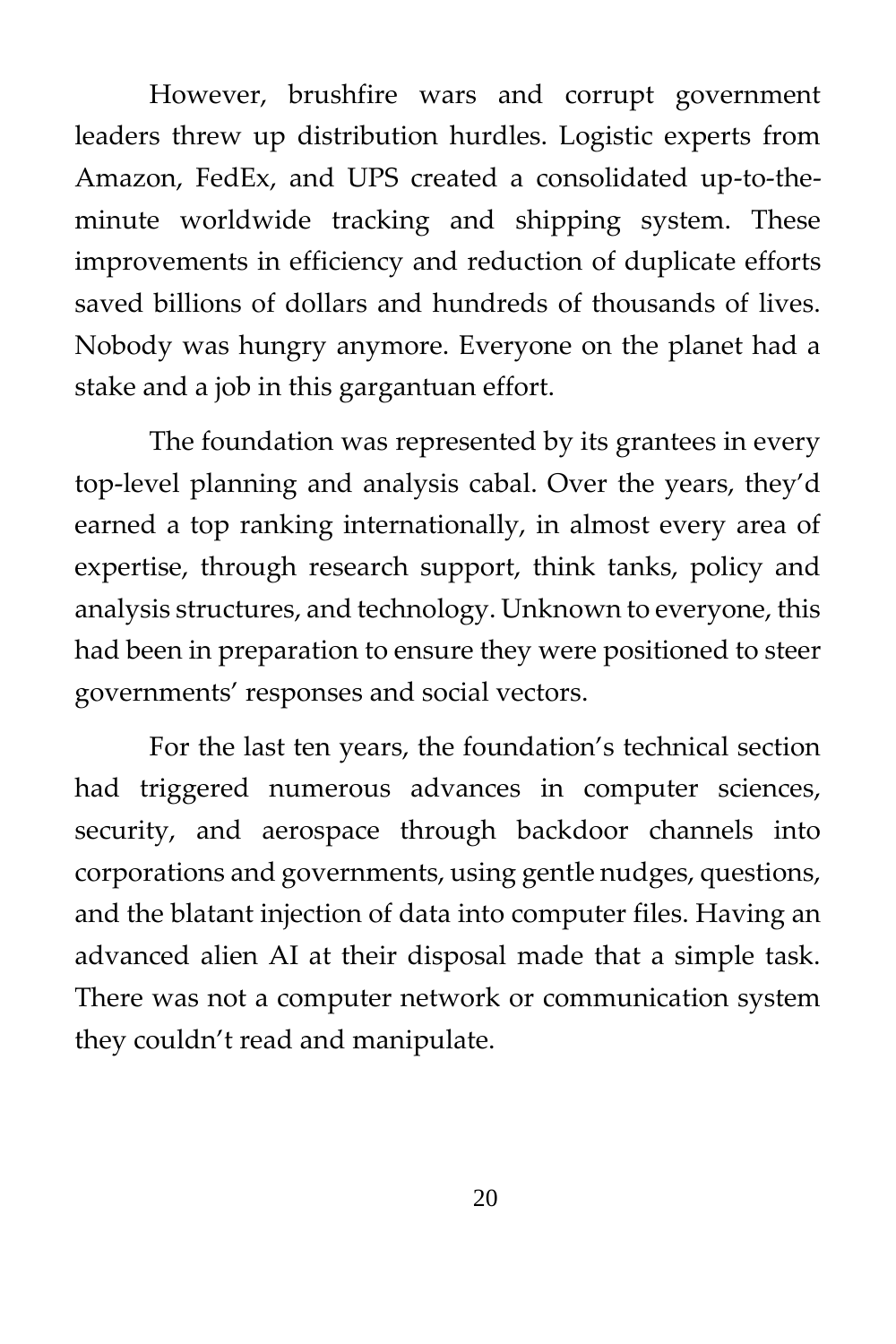## **Year Eight**

General Watson looked over the organizational chart for the United Earth Space Force. Still in its infancy, they had the workforce but not much in the way of equipment. Certainly nothing that flew. That was soon to change. The leaps in material engineering, physics, power systems, and computers had pushed the envelope so far outward it was time to stop implementing design changes for every small improvement. The first hundred space-capable fighters had begun rolling out of Boeing, SpaceX, and aerospace facilities in Russia, China, Canada, India, and Germany. Even Brazil had propped up systems and weapons manufacturing facilities.

Tens of thousands of ultra-small stealth surveillance satellites were outside Earth's gravity well and on their way to station-keeping points from Mars's orbit inward. They were designed as monitoring stations but could also be tasked as hyper-fast kinetic impactors. The general marveled at the control systems. If those brainiacs hadn't created true artificial intelligence capabilities in those small packages, they had gotten damn close. Soon there would be hundreds of thousands of them, if not millions, to greet those alien bastards. World opinion was like patriotism on steroids and running red-hot with can-do spirit. He hoped that tank wouldn't too soon run dry.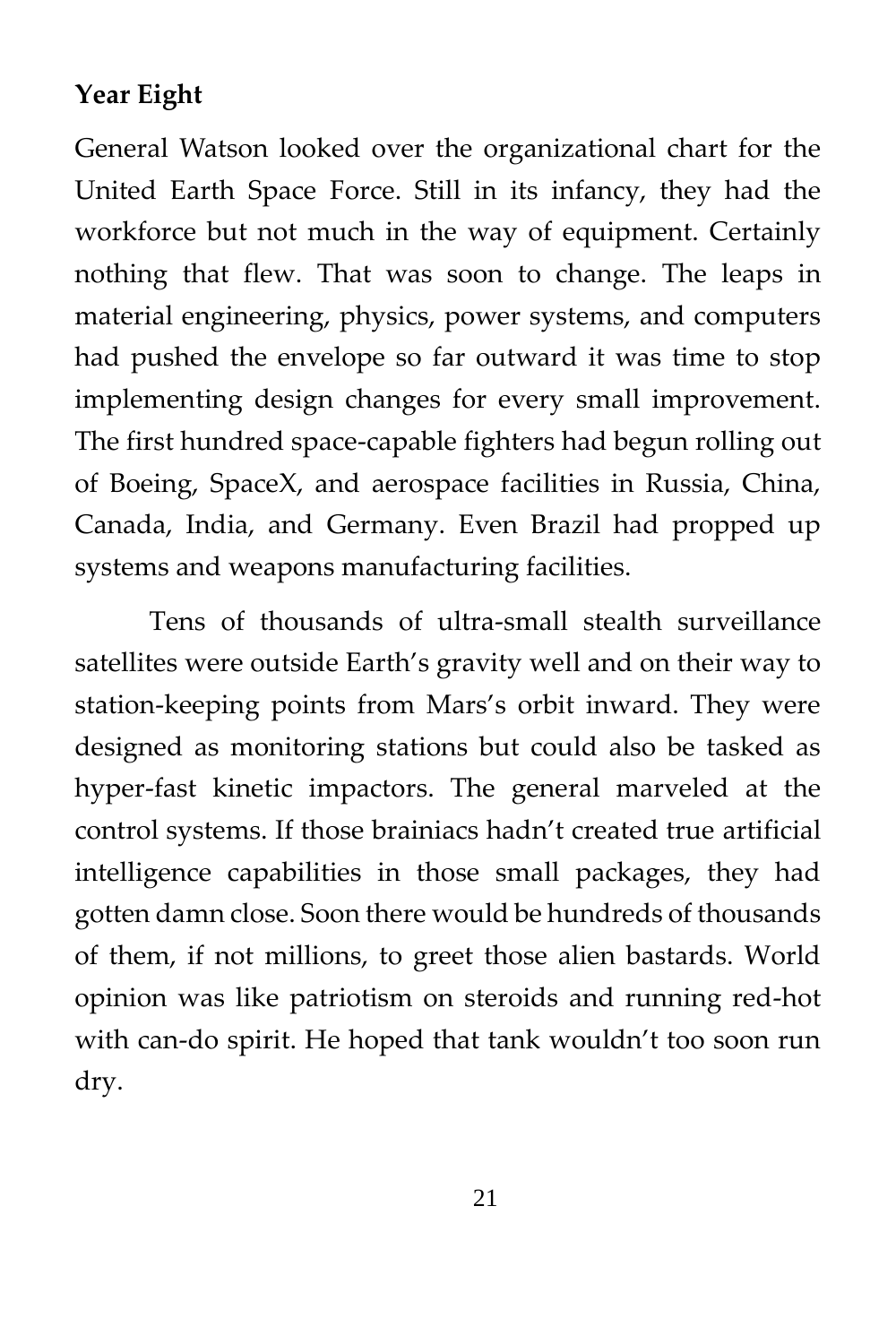#### **Year Ten**

National Security Adviser, Robin Johnson, entered the Oval Office at the appointed time. She'd been the president's defense adviser when he'd served as vice president. President Jim Scalon was cut from the same cloth as Fuller. He was a nononsense, practical, and pragmatic leader.

"Okay, Robin, what's on our plate today?" Cuts right to the chase, thought Robin. No hello, how are you doing? But his genuinely warm smile was compensation for what might otherwise appear as an abrupt manner. Well, she thought, we are getting close to X-Day. The press had coined that term early on, maintaining a daily countdown since the aliens left.

Robin opened her folder as she slid into a burgundy club chair. "Routine project summaries, slight international squabbles, and some analysis from the A-Squad." That was what the former president had labeled the non-government think tanks created to develop scenarios involving the aliens' initial visit. Early on, they'd been instrumental in pointing toward successful paths in almost every discipline engaged in operations for dealing with the aliens' return. A few positions had changed, but most of the squad members remained on board.

"So, overall, all things are trending up and on time?" inquired Scalon.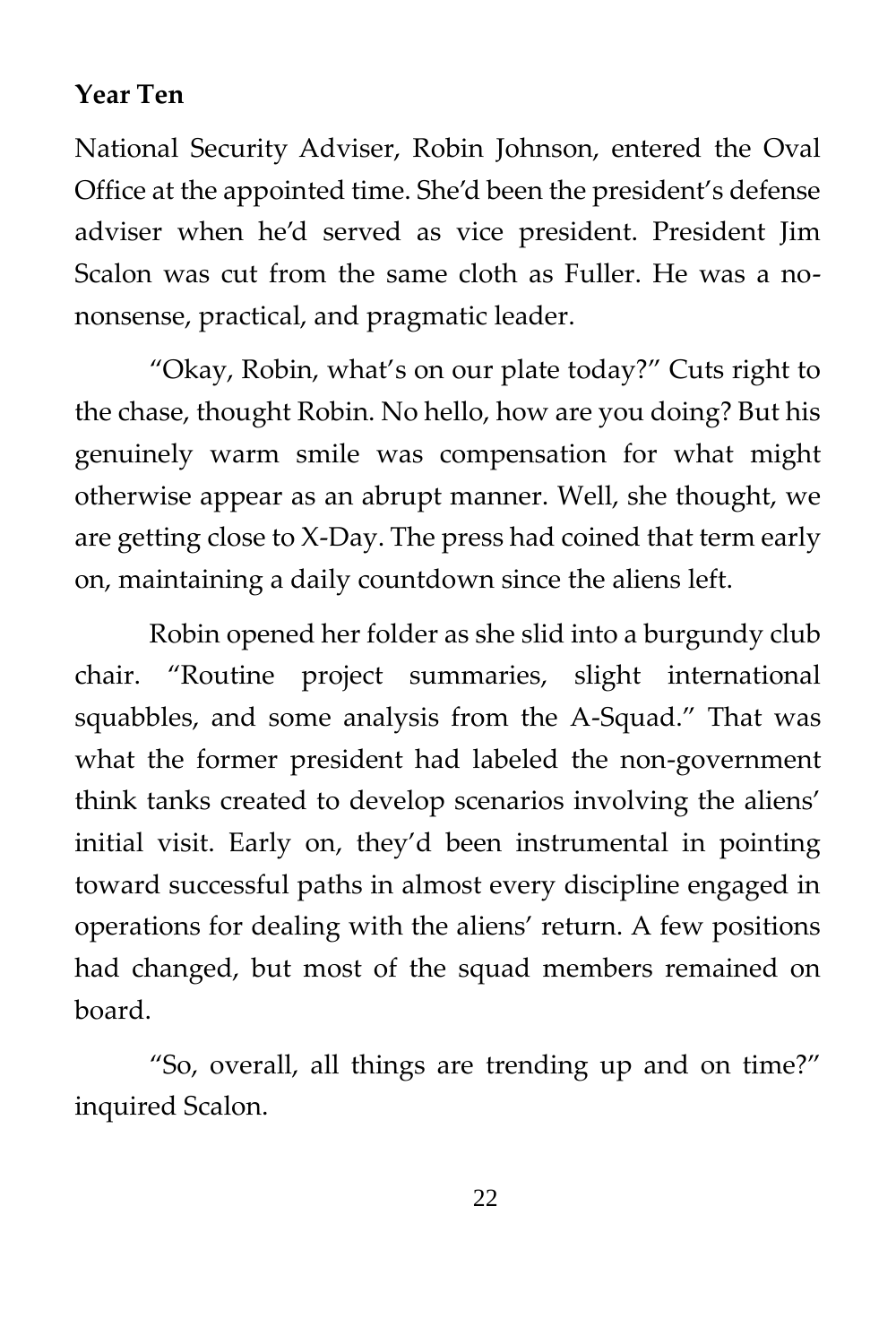"Yes, sir. A few minor glitches, but they seem to resolve almost as soon as they appear."

"Okay, leave the briefing folder. Now give me your gut analysis."

"Well, sir, it's something we briefly touched on in the past. There's no obvious single answer when we look. Technical problems, adverse manufacturing conditions, and bottlenecks are being solved by cross talk between groups, or some young engineer has an epiphany that provides an unconventional solution. It's like someone is out ahead of us playing a perfect game of Whac-A-Mole."

The president leaned forward, resting his forearms on his thighs. He seemed to brighten, turning his head toward Robin. "Well, we don't want to look a gift horse in the mouth. But keep me informed if you get even a sniff of anything improper."

Knowing it was her cue the briefing was over, she rose from her chair. "I'll quietly get some ears to the ground, sir."

After she left, Scalon buzzed his secretary. "Susan, set up a one-on-one meeting with Colonel Thomas for me. Tell him I have a horse I want him to look at."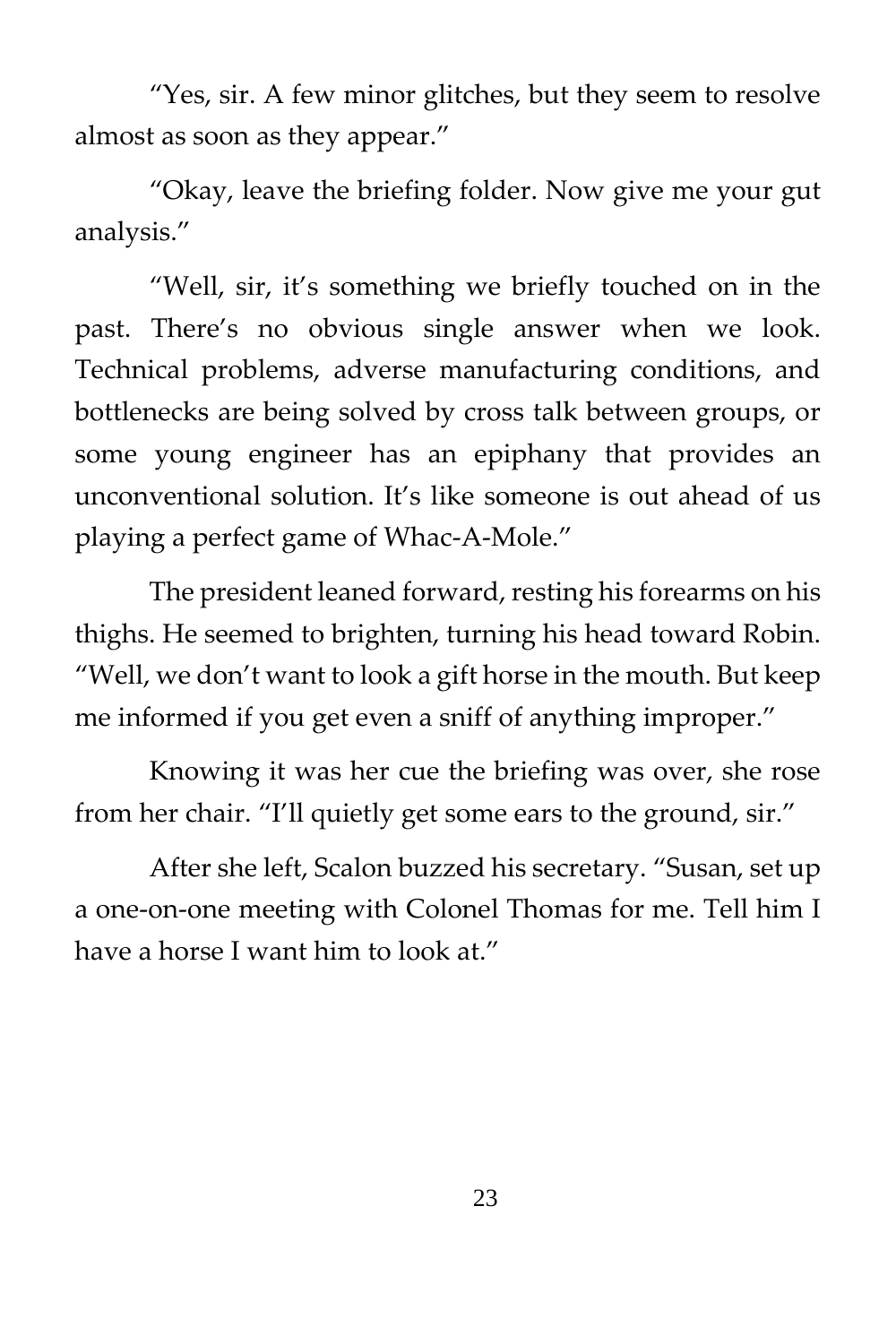#### **The Foundation, Virginia**

Both men reached up, removed earpieces. "Well, it looks like we may need to run more counterintelligence ops. The hounds will be sniffing around soon," said Dr. Abernathy.

Nick Sanders leaned back in his chair. "Perhaps we should let them find a little something in a way we can control and distance ourselves from."

## **Two Months Later—The White House**

Air Force Colonel Thomas, in civilian clothes, stood looking out the window of the Oval Office, turning as he heard the president enter.

"So, what has my favorite spook unearthed?"

"Quite a bit and not so much, actually. The foundation is profoundly embedded in all scientific, technological, and social activities of the project. But they were engaged in those sorts of activities well before the arrival event. About fifteen years before, in fact."

"They've done some excellent work for every major federal department and some friendly foreign governments. Crossed all the *T*s and dotted all the *I*s." Scalon nodded.

"Aside from their involvement in the A-Squads, they've limited activities to assisting corporations and research groups.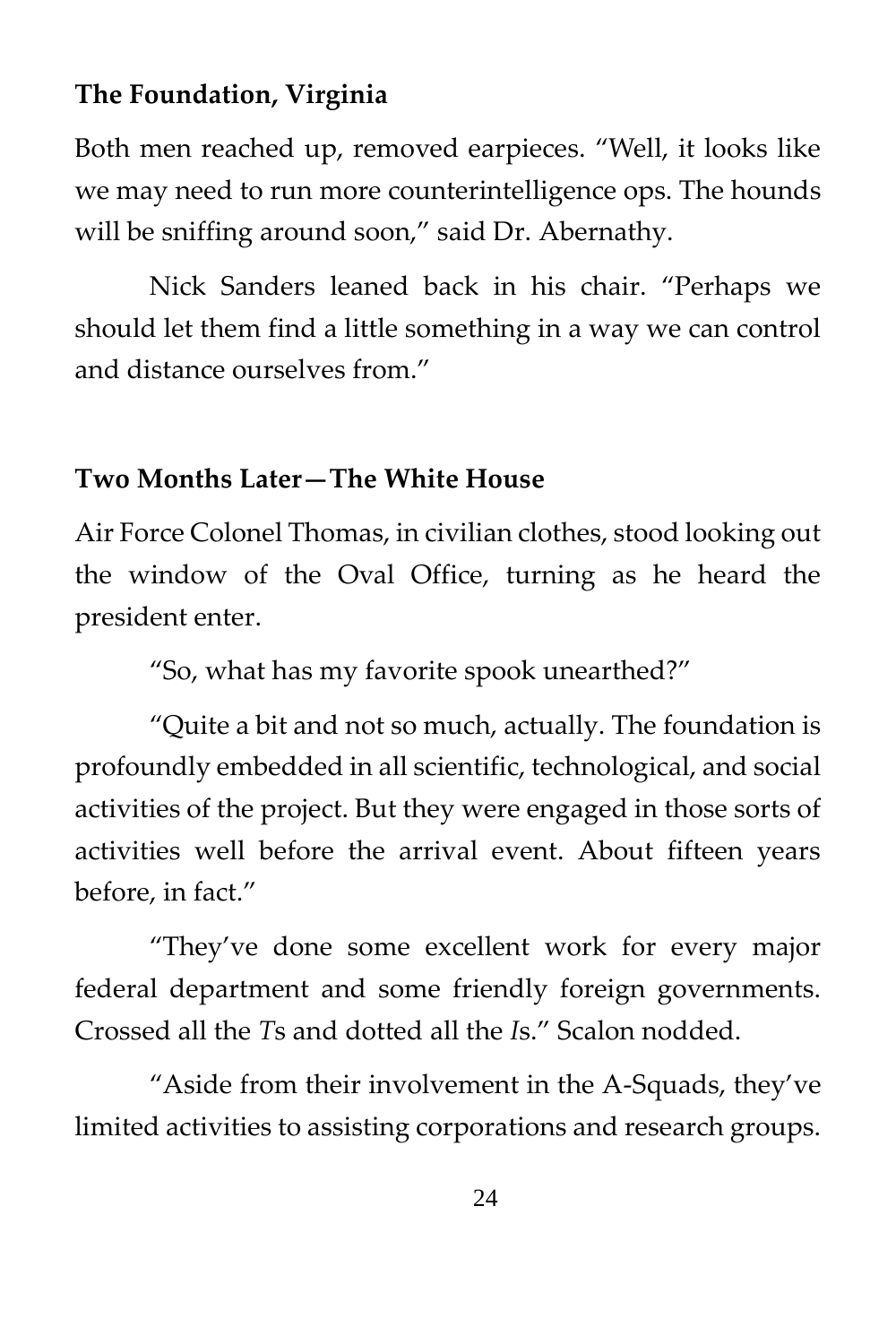It took some digging, but I found numerous indications of previous administrations using one of their sections for some intelligence work. They've stayed to the right side of outright espionage. Just some fact-gathering and pattern analysis. I had to dig for that, because the government did the hiding, not the foundation."

Colonel Thomas drew a slim folder from his briefcase, broke the seal, and flipped a few pages before continuing. "They have a long history of making grants to individual scientists and small technology companies, some foreign but most domestic. After the arrival event, they had the reputation, connections, and people with the right skill sets to jump in with both feet."

The president paced as he listened to the report. "So, no bad apples. The barrel is sound and on our side?"

"Yes. In fact, I found some NSA recordings of them talking very positively about President Fuller's American Agenda and World Cooperation programs at several bigwig conferences. Nothing bombastic or overt, simply casual agreement when asked."

"Ah, yes. The NSA, the snake in the garden we hate but need," Scalon murmured.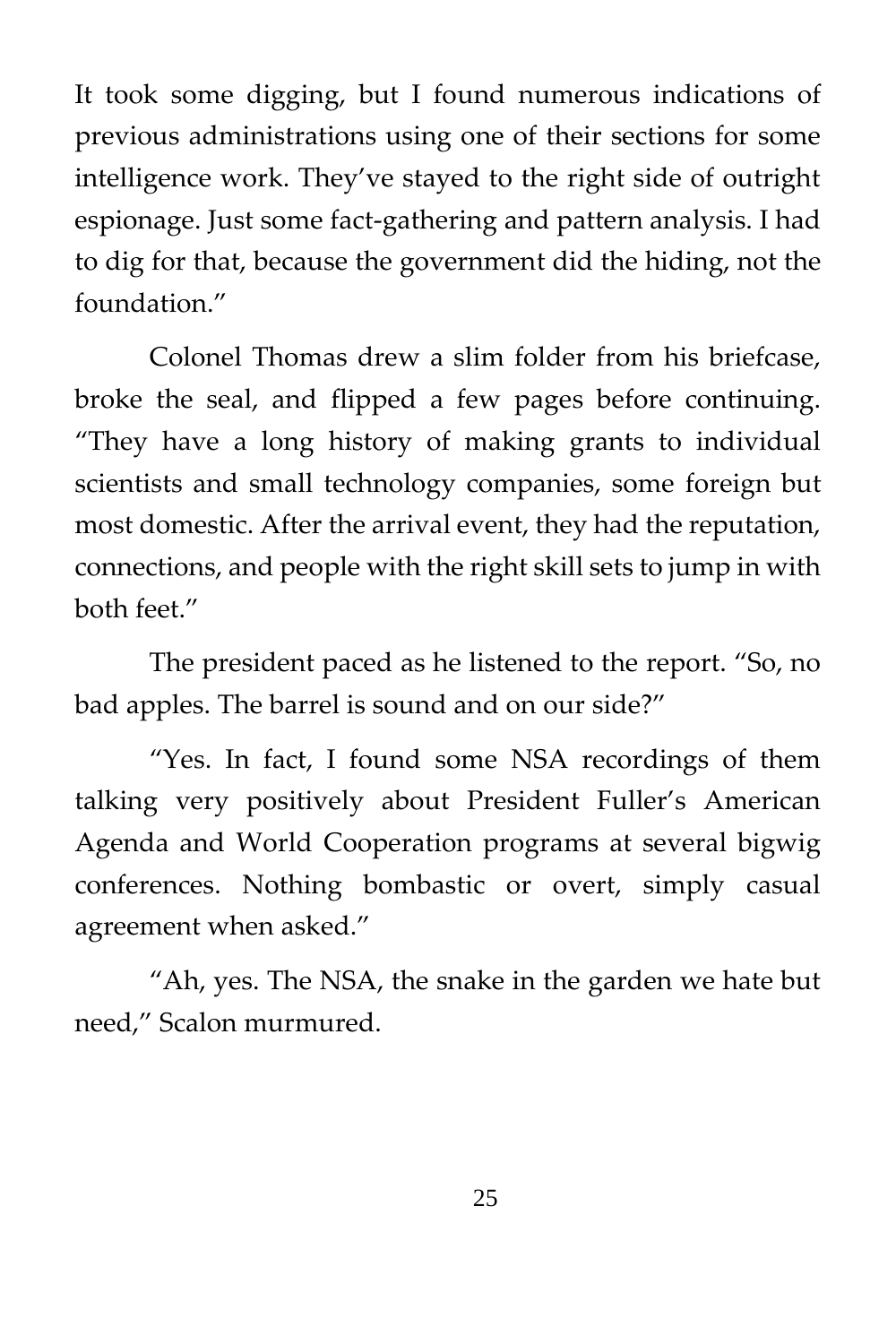#### **Year Thirteen**

"Charlie Leader to Charlie Flight. One more sweep and then match vector with Mother 27 for fuel pods by the numbers." Lieutenant Jake Bohannan loved his Sapphire Space Fighter. The only drawback was the full oxygenated liquid immersion and trilateral compression suit that allowed for 40 G acceleration without having your eyeballs smushed to a paste. After launch from an orbital hanger, flight time to the moon from Earth orbit was under half an hour with enough fuel left to put up an extended offensive fight.

His onboard AI was a finely tuned joystick with a personality. When the engineers and computer techs first inserted them in the fighters a few years back, they discovered a slight amount of separation anxiety in both the pilots and the AIs. The solution was to have pilots wear an ear- and eyepiece linkup with their AIs when away from their ships. In two more years, Jake thought, just before X-Day, he'd probably be a major, controlling a squadron of three flight wings.

Like every other fighter craft, his complement had fifteen fire-and-forget kinetic impact drones and eight laser-pumped gamma class missiles. Those babies could cook a goose through thirty inches of hardened steel after a proximity trip or before an impending enemy knockout. Through the pilots' gossip line, he'd heard some eggheads were concocting a means to harness dark energy as a weapon.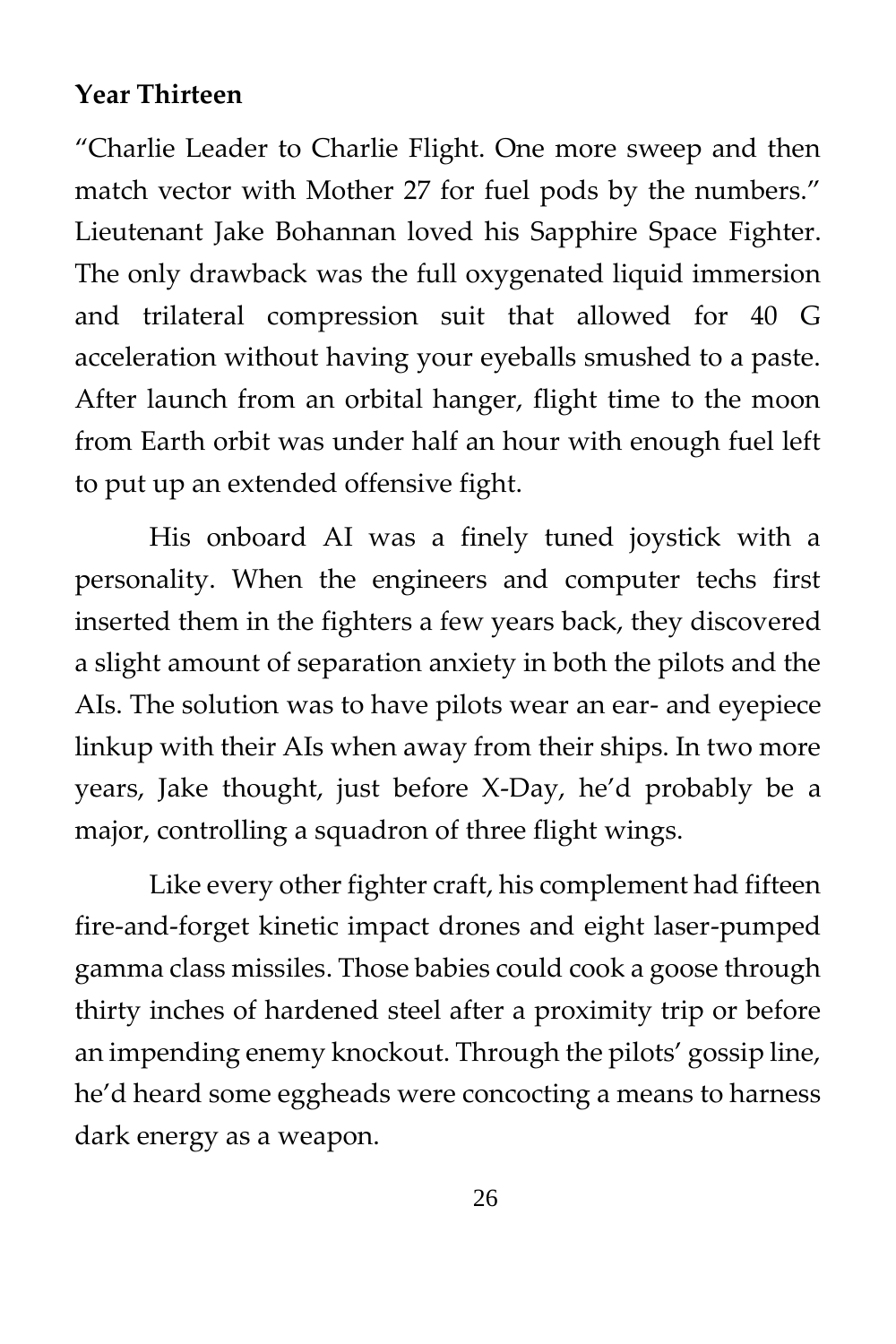A necessary consensus had been reached. Earth focused on fast, small attack fighters versus larger and more vulnerable fixed defensive structures in space. Behemoth space-based battleships proved to be a nonstarter in every war game scenario. The only tip of the hat to fixed position offensives or defensive weaponry were the thirty-seven massive laser emplacements spread out and hidden on the moon. Mars emplacements had been considered, but there was no guarantee that the planet would be in a tactical orbital position when the time came.

AIs operated the moon-based weapons since human operators would require supporting environmental infrastructures. Emissions leaking from a large complex might give away their locations. The moon units stayed powered down to a trickle, set to power up when unleashed by Command.

Out past the orbit of Mars, autonomous railgun weapons systems were peppered throughout the asteroid belt. Small maneuvering thrusters were used to pivot and adjust the firing angle of the rock-mounted guns. While they were single-shot systems, each one would pump out a spread of over two hundred thousand hardened steel pellets into the projected path of enemy craft. Each bullet had enough kinetic energy to punch a ten-meter impact crater on the moon or in the side of an alien ship. Even if they missed, they might cause the alien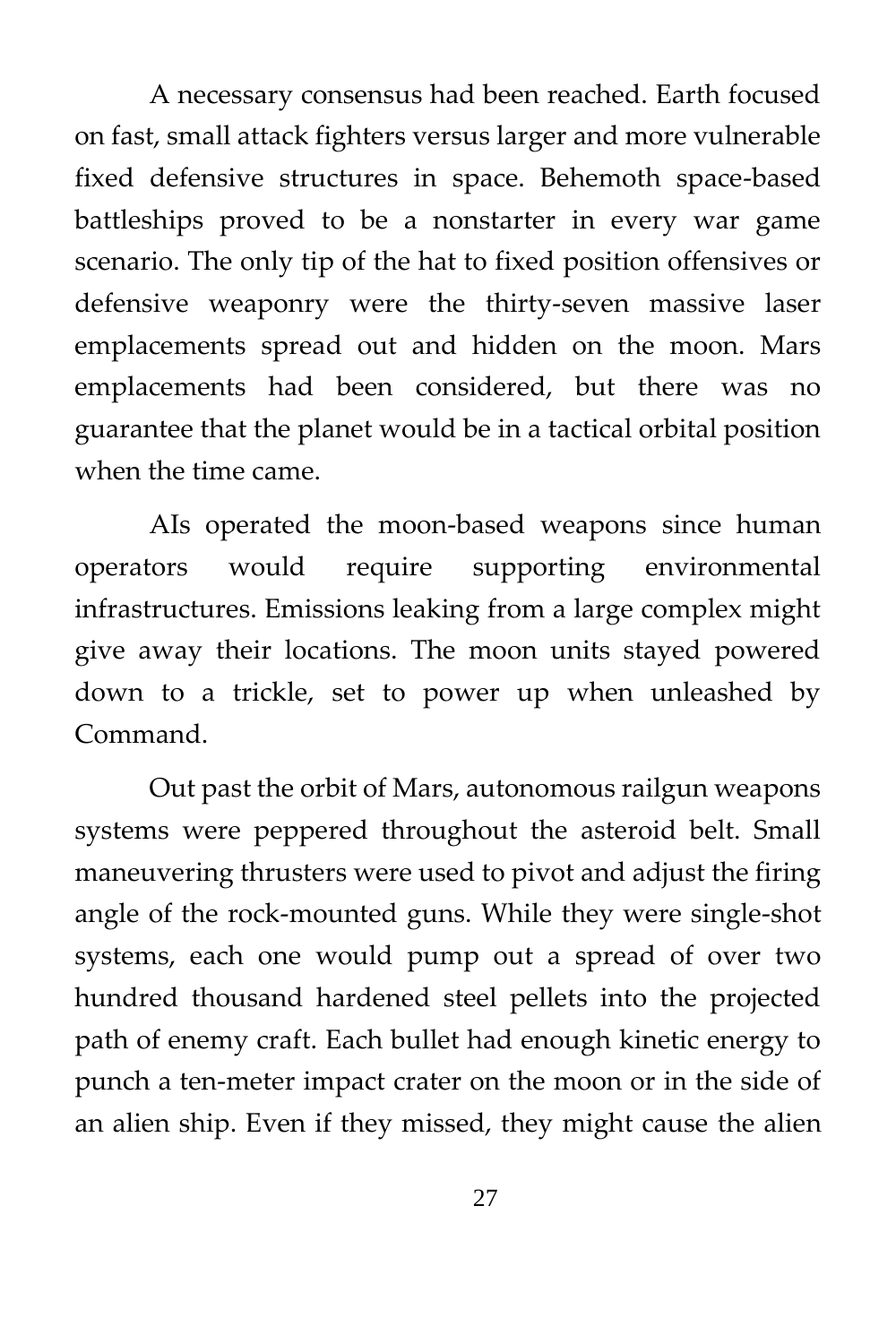spaceships to change to vectors more favorable to Earth Space Forces.

#### **The White House**

President Scalon marveled that he was still president. A onetime exception had been approved by congress and ratified by all fifty states three years ago to modify the Twenty-Second Amendment to the US Constitution, the one that prevented anyone from serving more than two terms as president. He'd been marginally amazed at how fast that had gone through. It seemed nobody wanted to change horses right before a battle. After X-Day, he would either serve out two more years or be dead horse meat.

National Science Adviser William Schrift was due in at any moment with what he'd said was important news. Scalon hoped it would be good news. He was tired and needed a pickup. Schrift entered the Oval Office accompanied by the national security adviser. To the president, they both seem a lot more relaxed than they had any right to be.

"Okay. Give me the news."

"Mr. President, one of the A-Squad teams was reviewing the contact events, starting with the first transmissions and interactions. We had dissected each one separately, but a young electronic warfare member suggested examining the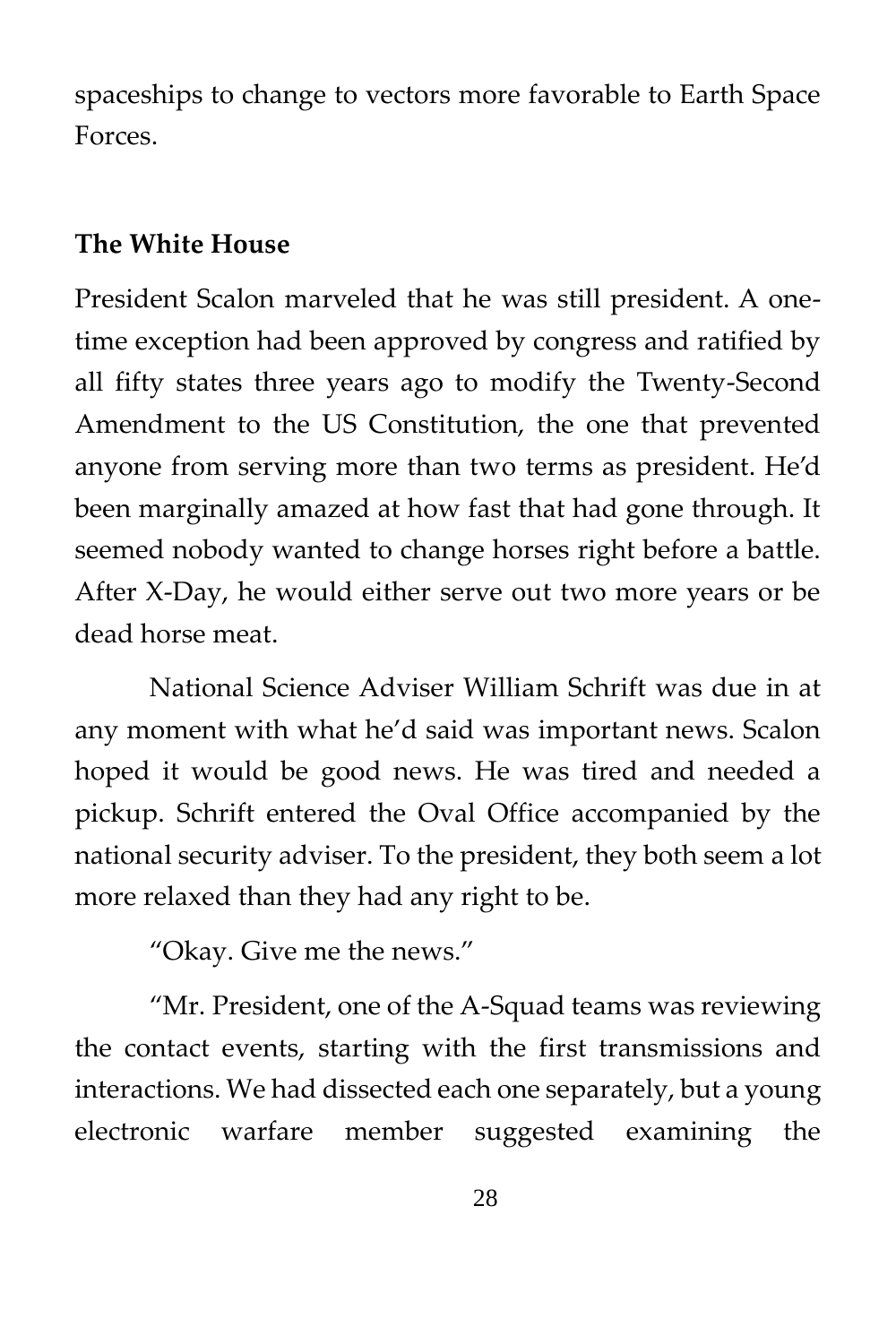transmission as a single group. I'm not sure if you remember, but the initial signal had a low power carrier wave, and the last two exhibited a handshake protocol before and after each broadcast." Schrift took a breath and explained, "Sir, we may have a way to hack their computers, or whatever they use as computers."

"And?" Scalon asked.

"Mr. President, we're going to build devices into every space fighter and put a few hundred stronger ones in Earth and Mars orbits. We're retrofitting all the AIs for control of these units. We hope to scramble their electronic brains with handshake feedback loops."

The president turned to his national security adviser. "Okay, Robin, why are you tagging along on this one?"

"Well, Mr. President, using our most advanced AI, we took another scrub on the carrier wave that accompanied the audible message. There was another text message embedded. It said, 'Your choice.' We haven't a clue what that means, except perhaps we should revisit and revise the wording in Option A."

"Revisit and revise?" he repeated. "In what way?"

"Well, coupling the reference made by the aliens to the Marshall Plan, which only we received, with the newly discovered text message, I think we should make the Option A wording more of a bilateral agreement, sort of a win-win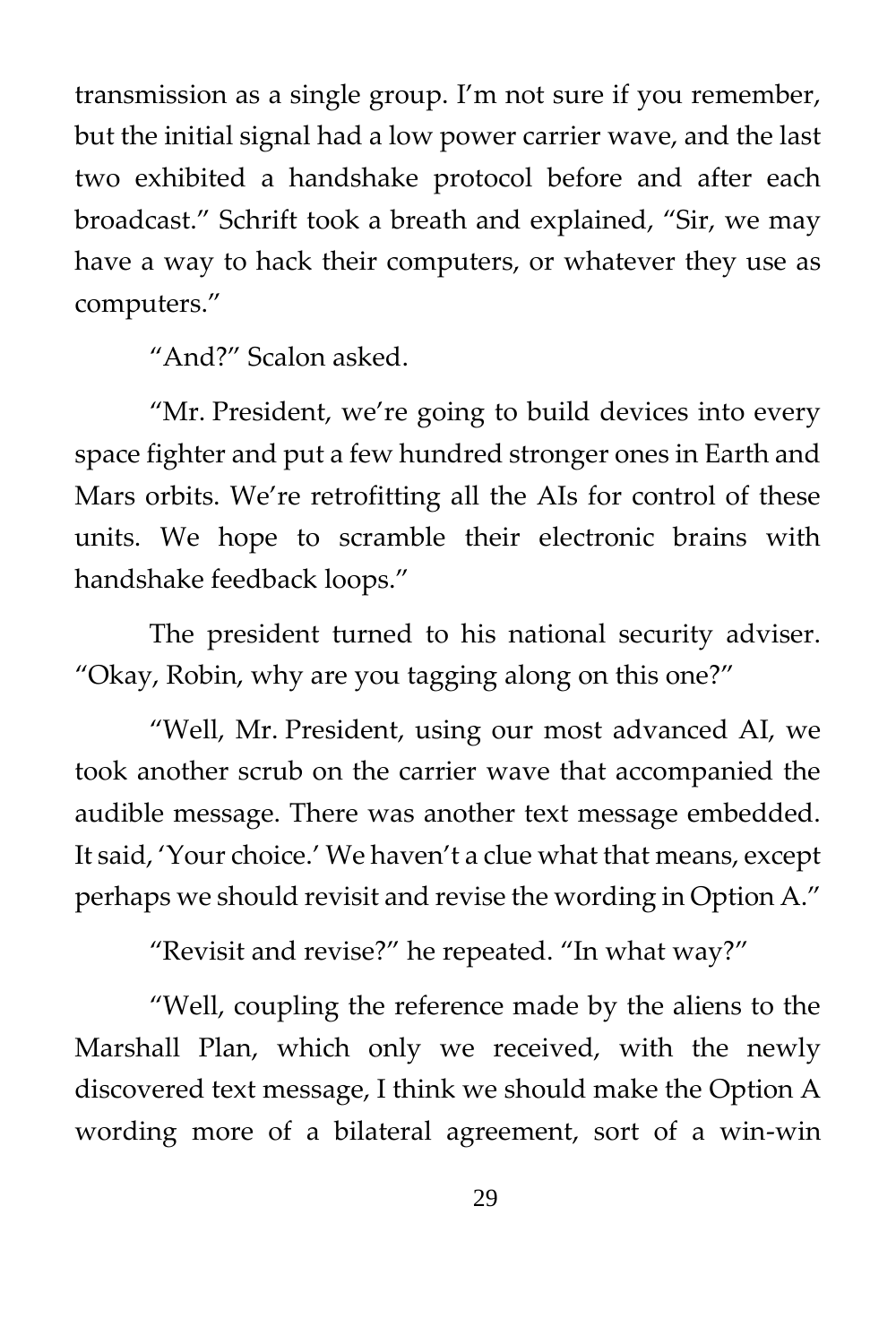proposal, instead of a less-than-harsh conditional surrender. Change the Option A proposal so we become something more like trading partners, perhaps. We can still fall back on the original Option A if we need to. This would give us a little more cushion for dialogue before we need to decide whether to implement Strike Plan Z. The think tank team likes this approach, in light of the new message."

The president looked at Robin, searching for any sign of doubt, and seeing none. "Do you think they were testing us?"

"Yes, sir, I think they were."

# **X-Day—Command and Control Facility**

The president, advisers, and department representatives were in their second week on location, in lockdown. Other government officials and staff were scattered throughout Space Command at six redundant hardened facilities around the world. Civilian populations had been moved to pre-staged assigned locations, as had military units. The National Guard patrolled every empty city.

"Contact, sir. Three of their craft are in the Mars orbit shell."

"Let's make a deal," the president murmured. "Start the broadcast."

The same transmission beamed out from every nation in the world simultaneously with the same wording: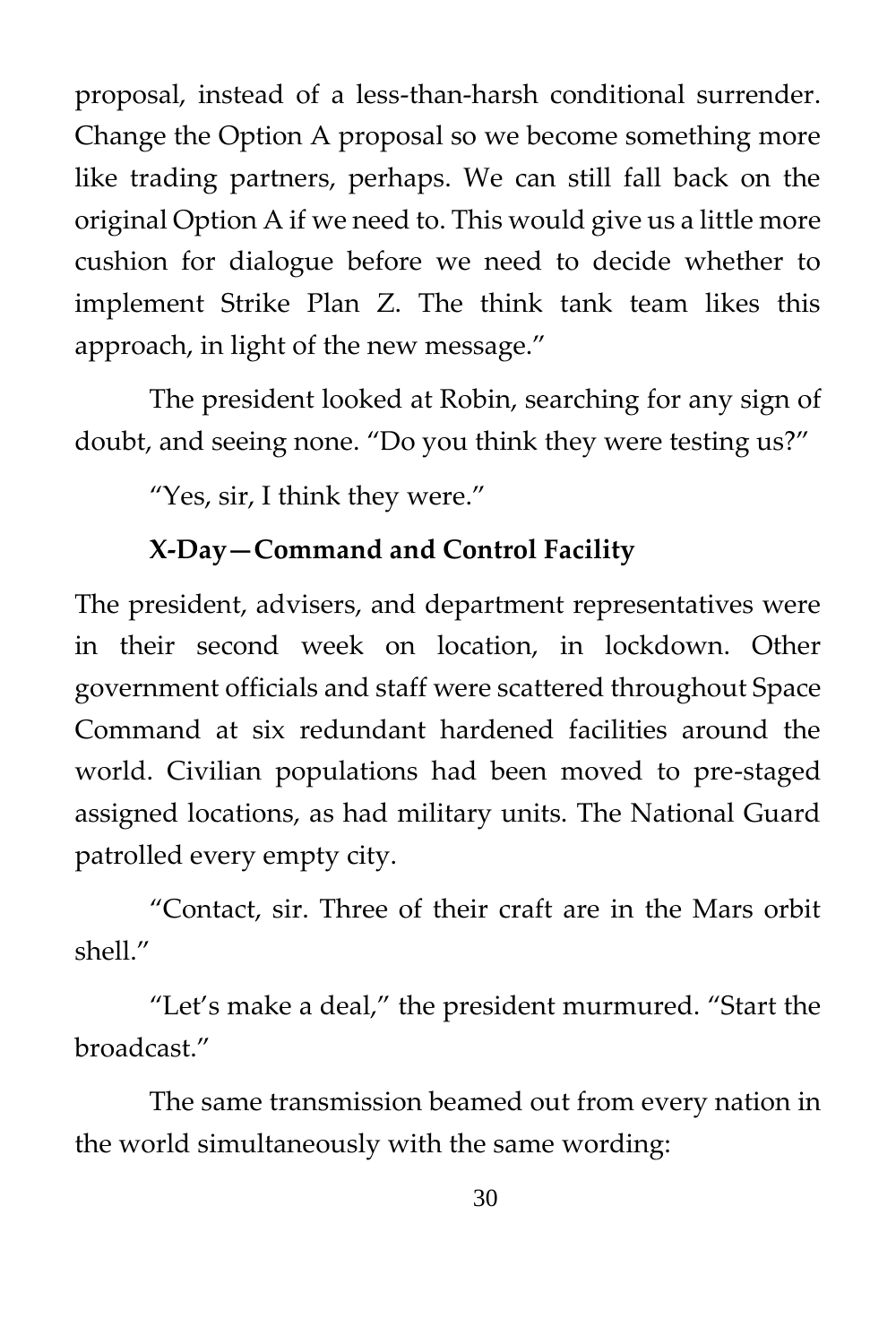"We would like to know your intentions. We also want you to know we are prepared to defend our home system."

After a ten-second delay, the alien voice replied, "Have you prepared terms of surrender?"

The president paused, then asked, "Are you speaking with all world leaders?"

"No, Mr. President. All of them are listening, but we are conversing only with you as our point of contact. Not your nation, just you. Have you prepared terms of surrender?"

Control operatives in the pit were in whispered conversations with their counterparts in other countries. Single-point contact had been one of many possibilities put forward. Within a minute, the tote board filled with green up arrows. There were three red down arrows from outlier nations.

"Yes, we have prepared a document approved by all world leaders. Do you wish us to transmit it to you, or will you be arriving on the planet for a formal meeting?"

"Please transmit."

The president nodded to his communications director. "Send it."

"Transmitting, Mr. President. Sir, we expect there to be about at least ten minutes before we receive a reply as they review the document."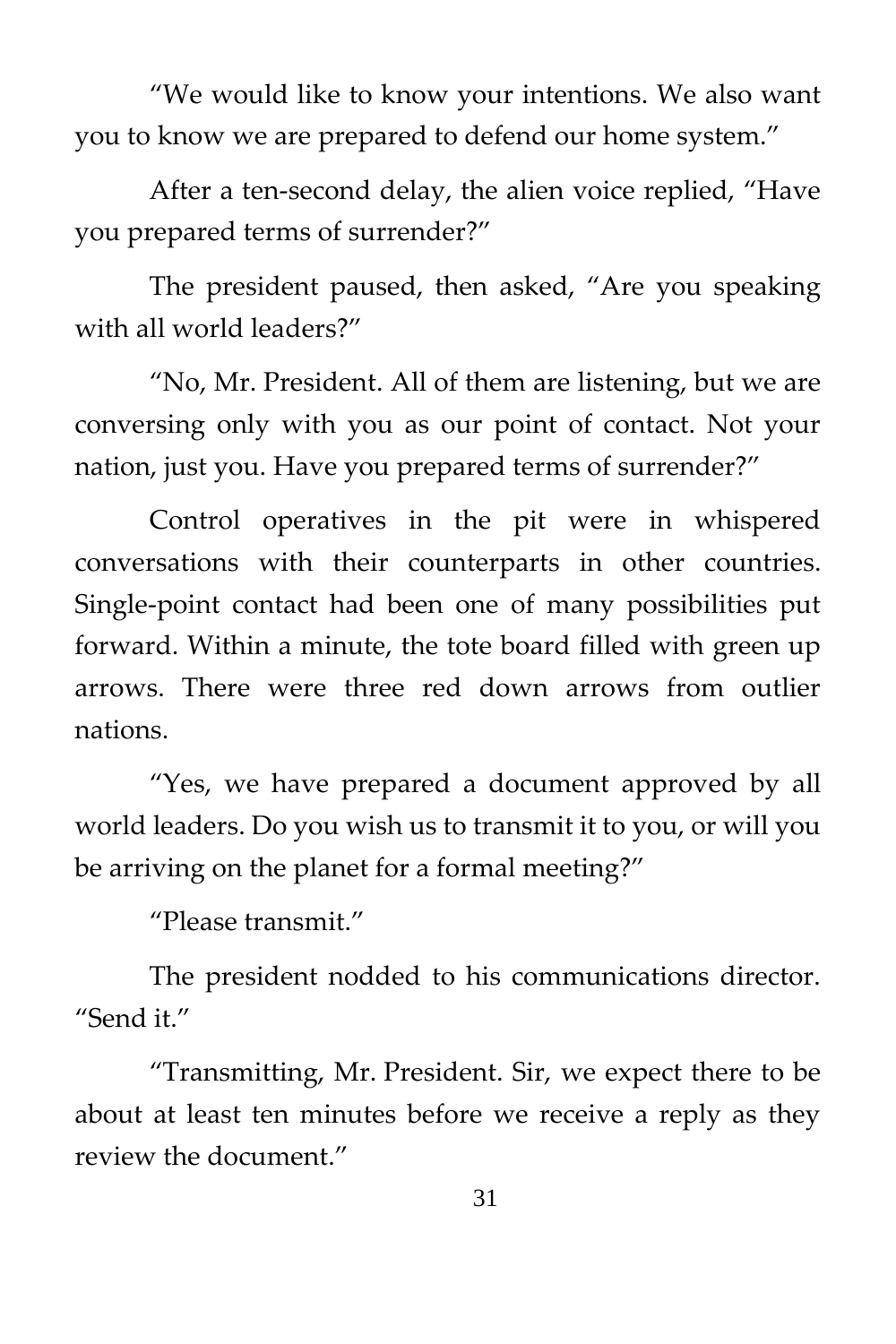In less than thirty seconds, however, the alien replied, "We have received and reviewed your terms and have made some suggested changes. Please review and reply as to acceptance of the revised terms."

An AI was standing by to receive and analyze any reply from the aliens. Ten seconds later, the AI reported the only change was to strike out the provision for an exchange of ambassadors.

"Let me see a paper copy of both, please."

With SecDef and the national security adviser doing the same thing, the president reviewed the original and the amended copies side by side. Reports of other nations doing the same review were shared on the command net. After five minutes, and with the approval of all major and most minor countries, the president transmitted his response. "We see you have removed only the section on ambassador exchanges. Is that correct, no other changes?"

"That is correct, Mr. President. Your people would not survive on our planet, and we could not survive on yours, so the point is moot."

The president took a deep breath, squared his shoulders, brought his chin up, and said, "Well, it appears we have an agreement."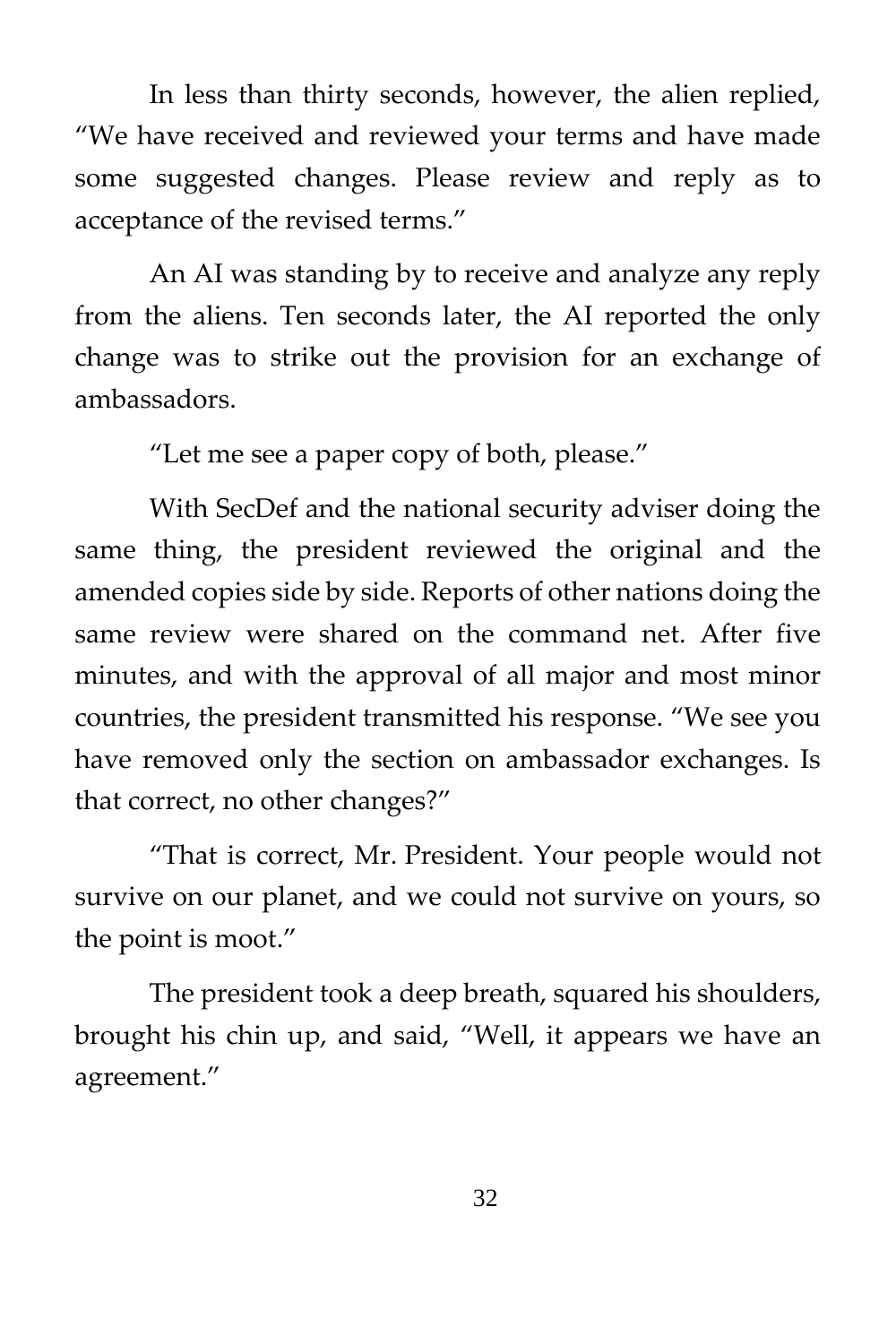"Affirmative," replied the alien representative. "One last declaration remains." After a slight pause, the voice continued. "Let it be recorded, per the agreement exchanged, and as represented in fact and in purpose, we surrender to the president of the United States of America."

Silence reigned, then was broken by quiet chatter and outgoing comms. The secretary of defense looked stunned. "Did I have a stroke, or did they just surrender to us?"

Not missing a beat, the president pressed the transmit button. "As president of the United States and on behalf of Earth, I accept your surrender."

The national science adviser slid a piece of paper to the president. "Ask them what they want to exchange," was written in large, looping cursive.

Before the president responded, the alien voice said, "As part of the agreement, we would like to offer technical information in several scientific areas such as quantum physics, astrophysics, engineering, chemistry, and life sciences. We are prepared to download information to approved servers and data banks."

The president mentally rolled the dice and replied, "Well, that seems like a nice start. What would you like that we might provide in exchange?"